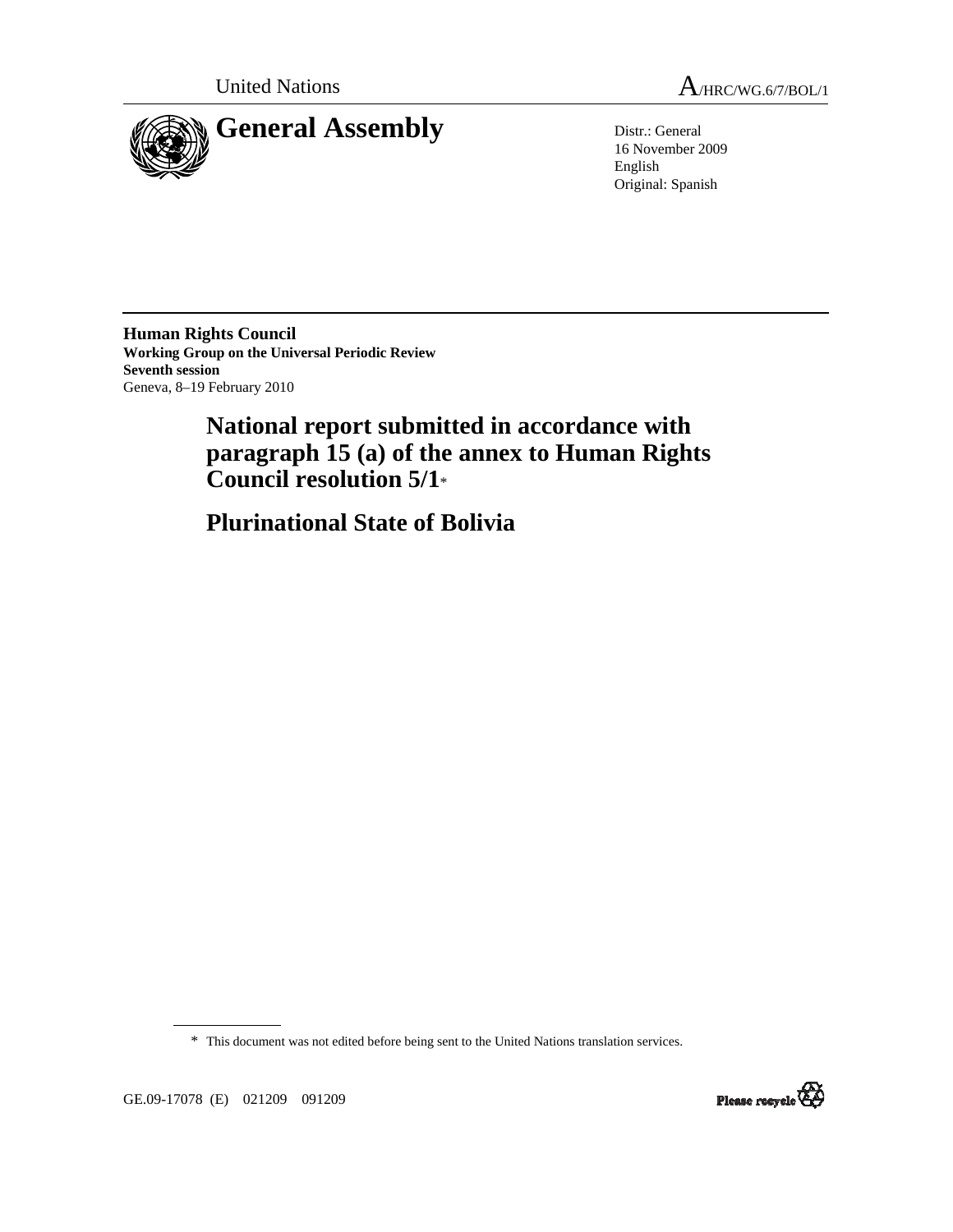# **I. General**

1. The preparation of this report has been a challenge for the Plurinational State of Bolivia with regard to evaluating the human rights situation in the country, and a wideranging, interactive dialogue process was initiated between the Government and civil society, during which consideration was given to the most relevant ways of complying with the Human Rights Council guidelines.

2. The report covers the period from 2006 to 2009, as significant changes have taken place in social, political and economic policy in respect of human rights. This process has made it possible to undertake a critical examination of the advances made in order to identify outstanding tasks in this area, new opportunities and ongoing challenges.

3. The process of drawing up the report was overseen by the Ministry of Justice and initiated in March 2009. Since then 11 workshops have been held throughout the country, with the participation of around 750 representatives of civil society organizations, social movements and indigenous peoples.<sup>1</sup> The first two workshops established a methodology and time frame. The others took place in each of Bolivia's nine departments and acted as forums for dialogue and the gathering of input from each department.

## **II. Historical context of the Plurinational State of Bolivia**

4. The history of the Plurinational State of Bolivia must be viewed in the context of its cultural diversity<sup>2</sup> and its constant resistance to external and internal colonialism. Both situations have resulted in a critical view of the deep economic and social inequalities, which has had a clear impact on political actions and structural changes.

5. The resurgence of social movements in 2003 triggered an upheaval in the country's political system. The social protests of February and October that year resulted not only in the ousting of the President but also in the formulation of a civil society agenda of demands. National elections were then held that changed the course of Bolivia's history, as for the first time an indigenous President was elected directly by a majority of votes and with no intervention by the National Congress.

6. One of the biggest challenges for the new Government was to implement the 2003 civil society agenda and set up a Constituent Assembly. This was inaugurated on 6 August 2006 and after an arduous process a social pact emerged for the first time, supported by all 255 members, drawn from, among others, social organizations, political parties, citizens' associations, indigenous peoples and civil society.

# **III. Structure and functional organization of the State**

7. The Constitution<sup>3</sup> approved by referendum on 25 January 2009 and enacted on 7 February 2009, established Bolivia as a unitary, social, plurinational, communitarian, free, independent, sovereign, democratic, intercultural and decentralized State with autonomous regions, founded on political, economic, legal, cultural and linguistic pluralism, and guaranteeing the free determination of the native indigenous campesino nations and peoples.

8. A democratic, participative, representative and communitarian form of government was adopted, with equal conditions for men and women and highly participative mechanisms, such as referendums, legislation initiated by citizens, the right of recall, assemblies, local councils and prior consultation.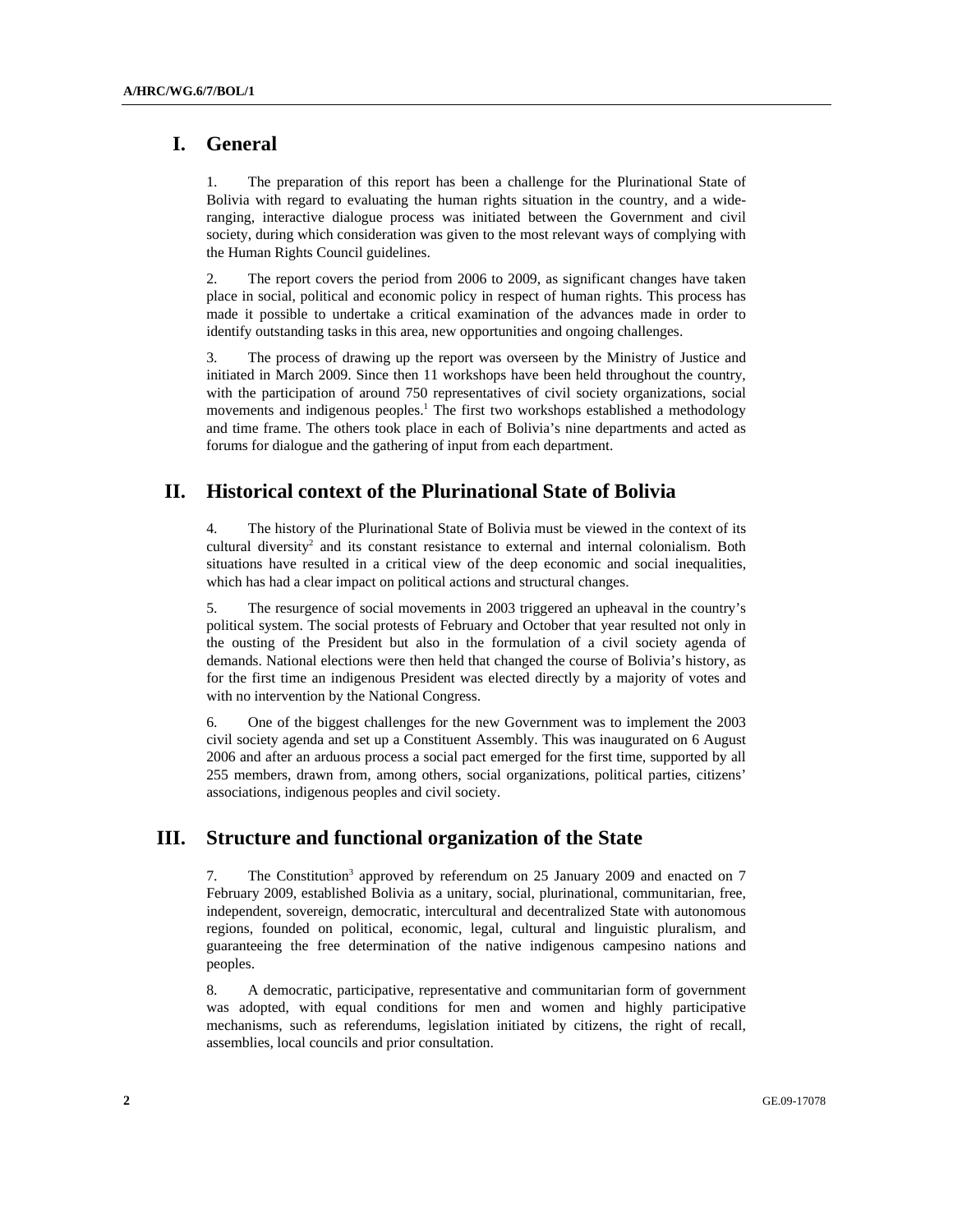9. The State is organized and structured through the legislative, executive, judicial and electoral bodies, which function independently and on the basis of separation of powers, but in coordination and cooperation. The country is divided into departments, provinces and municipalities, and native indigenous campesino territories are being established. The autonomy of departments, regions, municipalities and native indigenous campesino territories will be defined in the framework legislation on autonomous regions and decentralization.

10. The bicameral Plurinational Legislative Assembly comprises the Chamber of Deputies (130 members) and the Senate (36 members), whose principal mandate is to adopt and ratify laws. The Assembly will convene for the first time after the general election of 6 December 2009.

11. The executive branch of government comprises the State President and Vice-President and the ministers of State. The first two are elected by universal suffrage; they must obtain 50 per cent plus one of the valid votes cast. The possibility of a second electoral round has been introduced to strengthen the democratic process in Bolivia.

12. The judicial branch comprises the ordinary courts, the land and environment courts and the native indigenous campesino jurisdiction, which is exercised by the indigenous authorities. The indigenous jurisdiction is to be implemented by the Jurisdiction Act, which will establish coordination and cooperation mechanisms with the other jurisdictions; the Act will be examined by the new Plurinational Legislative Assembly.

## **IV. Legal system for the protection of human rights**

13. The Constitution has set forth wide-ranging rights based on those outlined in inter-American and universal instruments for the protection of human rights. It defines fundamental rights; civil and political rights; the rights of native indigenous campesino nations and peoples; social and economic rights; the rights of children, adolescents and young people; the rights of the family; the rights of older persons; the rights of persons with disabilities; the rights of persons deprived of their liberty; the rights of persons of diverse sexual orientation; the rights of persons with HIV/AIDS; women's rights; users' and consumers' rights; education, intercultural and cultural rights.

14. The Constitution interprets rights and obligations in accordance with the international human rights treaties ratified by Bolivia.<sup>4</sup> It also recognizes the principles of inviolability, universality, interdependence, indivisibility and progressive realization of human rights.

15. The Constitution includes judicial guarantees and remedies, including habeas corpus, amparo, action for protection of privacy, constitutional review, procedure of mandamus and actio popularis.

16. With regard to the enforceability of rights, the Plurinational Constitutional Court has been set up to uphold the supremacy of the Constitution. To date it has not yet taken up its duties owing to the politicization of membership under previous administrations: the new Constitution provides for new appointments by direct universal suffrage, respecting the principle of plurinationalism.

17. The Ombudsman's Office is the authority charged with ensuring the enforcement, promotion, dissemination and observance of individual and collective human rights under the Constitution, the law and international instruments. The Office is independent, in accordance with the Paris Principles.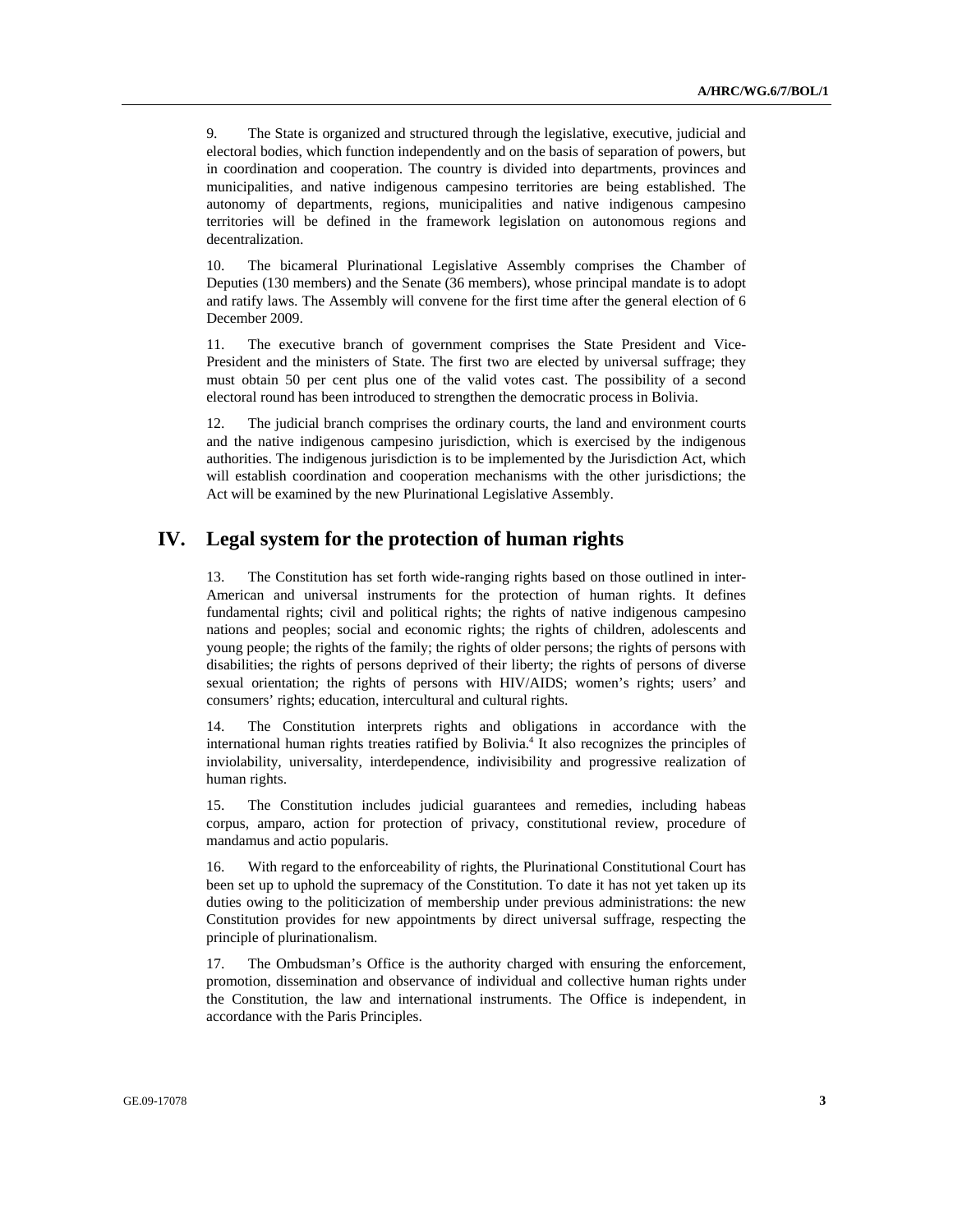18. The executive branch has created institutions to protect human rights, such as the Ministry of Justice, which in turn includes the offices of the Deputy Minister for Justice and Fundamental Rights, the Deputy Minister for Native Indigenous Campesino Justice, the Deputy Minister for Equal Opportunities and the Deputy Minister for User and Consumer Rights. They have the power to formulate, execute, sponsor and implement policies for the protection, promotion and defence of human rights.

19. The legislative branch now includes the multiparty Human Rights Committee of the Chamber of Deputies, which has a rotating chair.

20. The National Development Plan ("Bolivia: Dignity, Sovereignty, Productivity and Democracy for a Good Life" $)^5$  is the instrument that guides and coordinates sectoral, territorial and institutional planning for national development. It is from this that the specific National Plan to promote the full enjoyment of human rights from a multicultural perspective derives.

## **V. National Human Rights Action Plan**

21. In accordance with the obligations assumed at the 1993 Vienna World Conference on Human Rights, the National Human Rights Action Plan has been drawn up, entitled "Bolivia: Dignity for a Good Life 2009-2013".<sup>6</sup> This instrument was prepared with the participation of civil society and aims to establish a general framework for State policy to guarantee the effective promotion, respect, protection, defence, fulfilment and exercise of all human rights.

22. A National Human Rights Council has been set up to oversee the implementation and enforcement of the Action Plan. The Council brings together State agencies, civil society organizations and social movements and comprises an executive committee, an operations committee and various commissions.

23. In 2009, the Action Plan was sent to the 327 municipal and 9 prefectural authorities to negotiate agreements on the integration of the Plan into their own annual workplans, by creating human rights units or directorates at the local and departmental levels.

## **VI. International treaties ratified**

24. Between 2006 and 2009 Bolivia ratified the Optional Protocol to the International Covenant on Civil and Political Rights;<sup>7</sup> the Protocol to the American Convention on Human Rights to Abolish the Death Penalty;<sup>8</sup> the Inter-American Convention to Prevent and Punish Torture;<sup>9</sup> the United Nations Declaration on the Rights of Indigenous Peoples;<sup>10</sup> the Ibero-American Convention on Rights of Youth;<sup>11</sup> the International Convention for the Protection of All Persons from Enforced Disappearance;<sup>12</sup> the International Convention on the Rights of Persons with Disabilities and its Optional Protocol;<sup>13</sup> and the UNESCO Convention on the Protection and Promotion of the Diversity of Cultural Expressions.<sup>14</sup>

25. In 2007, the Bolivian Government invited the Office of the United Nations High Commissioner for Human Rights (OHCHR) to open an office with a broad mandate in Bolivia in order to support the process of change through technical assistance and human rights training.<sup>15</sup>

26. With regard to reporting on the ratified conventions, the Government is determined to eliminate the backlog of reports, and since 2007 reports have been submitted to the Committee on the Elimination of Discrimination against Women, the Committee on the Rights of the Child, the Committee on Migrant Workers and the Committee on Economic,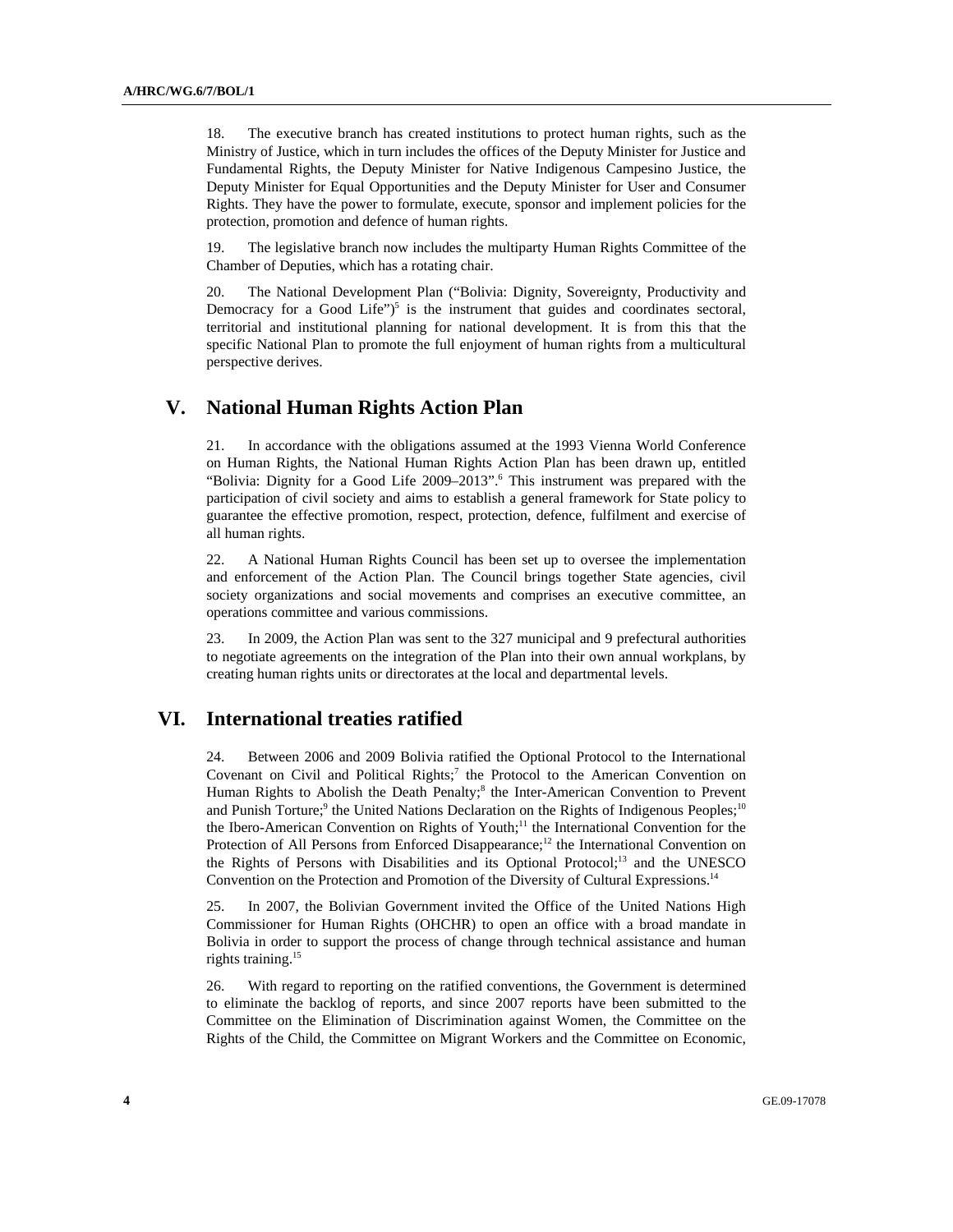Social and Cultural Rights. The report for the Committee on the Elimination of Racial Discrimination is currently being prepared.

# **VII. Situation of civil and political rights**

### **A. Right to life**

27. The Constitution specifies that everyone has the right to life and to physical, psychological and sexual integrity. No one shall be tortured or suffer cruel, inhuman, degrading or humiliating treatment. There is no death penalty in Bolivia.<sup>16</sup>

28. As a consequence of political violence by the dictatorial Governments (1964–1982), there are more than 150 disappeared persons. In 2003 the Inter-Agency Commission for the Investigation of Enforced Disappearances (CIEDEF) was set up to recover the remains of those disappeared during the dictatorships. Since the Commission was created, the remains of 17 people have been exhumed, and 4 of them returned to their families. The remains of five people who took part in the Teoponte insurgency (1970) were found on 12 August 2009, and several burial sites have been identified. So far 154 allegations of enforced disappearance have been processed and investigations are under way.

29. In 2006, the Criminal Code defined enforced disappearance as an offence, in compliance with the judgement of the Inter-American Court of Human Rights in the Trujillo Oroza case.

30. The Technical Evaluation Committee<sup>17</sup> was created to replace the National Commission for Reparations to Victims of Political Violence and to evaluate and give effect to applications for reparation made by victims of the political violence of previous unconstitutional Governments. The Ministry of Justice has already appointed the Committee members in order to speed up the evaluation process and to comply with the law. Already 1,100 cases of detention have been evaluated and it is hoped that the process will be finished by December 2009.

31. An inter-agency committee comprising State institutions and civil society was created to locate classified Armed Forces' documents. The committee is now preparing a project and itinerary to identify locations where there may be information on enforced disappearances.

32. Bolivia is a pacifist State in search of harmony and stability; a State that promotes a culture of peace, the right to peace and cooperation between the peoples of the region and the world. Consequently, Bolivia rejects all forms of aggression including the installation of foreign military bases on its territory, and this is clearly specified in article 10 of the Constitution.

#### **B. Torture and cruel, inhuman and degrading treatment**

33. The Constitution prohibits torture and cruel, inhuman and degrading or humiliating treatment.<sup>18</sup> Since the Optional Protocol to the Convention against Torture and other Cruel, Inhuman or Degrading Treatment or Punishment was ratified, regulations are being developed to create a national mechanism for the prevention of torture.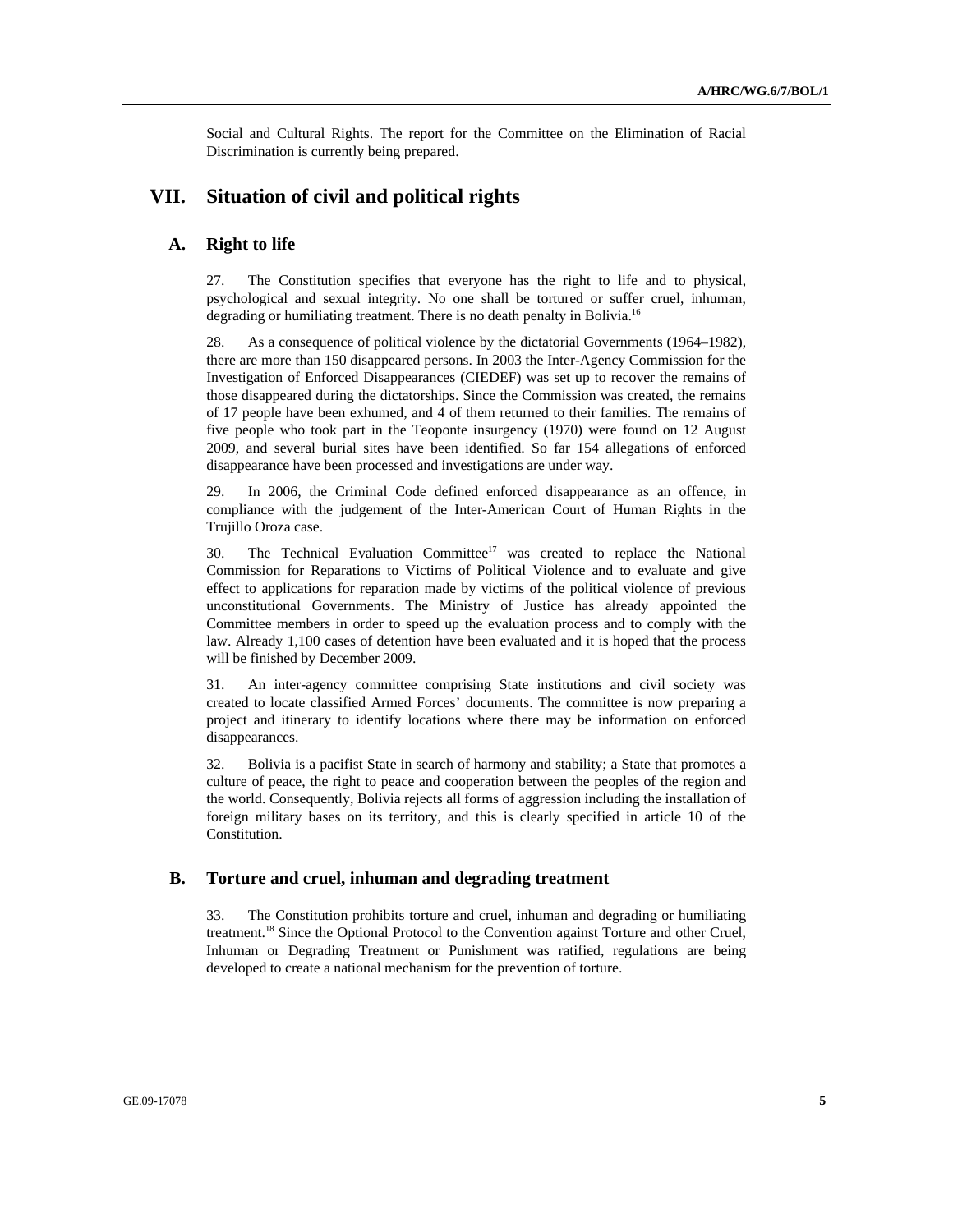#### **C. Access to justice**

34. The biggest obstacle to access to justice is the legacy left by the administration of justice by an elitist class that perpetuated political appointments of some members of the judiciary. This has led to cases of impunity and delays in administering justice, as shown by the number of complaints<sup>19</sup> received by the Department for Disciplinary Procedures against judges and judiciary administrative staff.

35. Therefore, the highest judicial authorities will be elected by direct universal suffrage as from the beginning of the next Presidential mandate, providing a guarantee of independence. In the same way, the recognition of the indigenous native campesino jurisdiction will create new conditions to improve the Bolivian judicial system.

36. The Ministry of Justice has integrated justice centres and mediation centres, which offer free legal guidance and advice in order to find alternative solutions to conflicts. In the period covered by this report more than 152,231 cases were dealt with. Around 15 more centres, with prosecutors and public defenders, will be set up in rural areas in 2010.

37. Since 2006 the Ministry of Justice has made institutional changes to ensure that the criminal procedure protects victims of crime; one of these is the creation by the Public Prosecutor's Office in 2007 of Victim and Witness Support and Protection Units. The State Service for Comprehensive Support and Protection for Victims was set up in 2009 to provide free legal counsel to prevent revictimization.

38. Supreme Decree No. 132 was enacted to obviate judicial involvement in administrative procedures relating to civil registration, thus improving citizens' access to this service.

### **D. Censure proceedings**

39. After the previous Government's harsh crackdown on the social protests of October 2003, which left 67 dead and more than 400 injured, censure proceedings were initiated against the former President of the Republic Gonzalo Sánchez de Lozada and his collaborators. The proceedings are facing procedural delays as a number of those implicated have fled to other countries such as the United States and Peru.

#### **E. Right to freedom of expression, communication and information**

40. The freedom of thought and expression and the freedom to spread ideas or opinions by any means of communication are fully recognized by the Constitution.<sup>20</sup> Regrettably, some of Bolivia's media abuse this freedom and disseminate distorted content inciting violence, racism, xenophobia, homophobia and hatred, violating the right not to be discriminated against for any reason.

41. In 2008, the stake of ETI Euro Telecom International N.V. in Empresa Nacional de Telecomunicaciones was nationalized, $2^1$  which resulted in an increase in telecommunications coverage in peri-urban areas and improved rural populations' access to these services.

42. A "social inclusion tariff"<sup>22</sup> has been introduced, whereby mobile telephone calls are billed per second of communication rather than per minute, considerably reducing the cost of this service and benefiting more than 3 million users.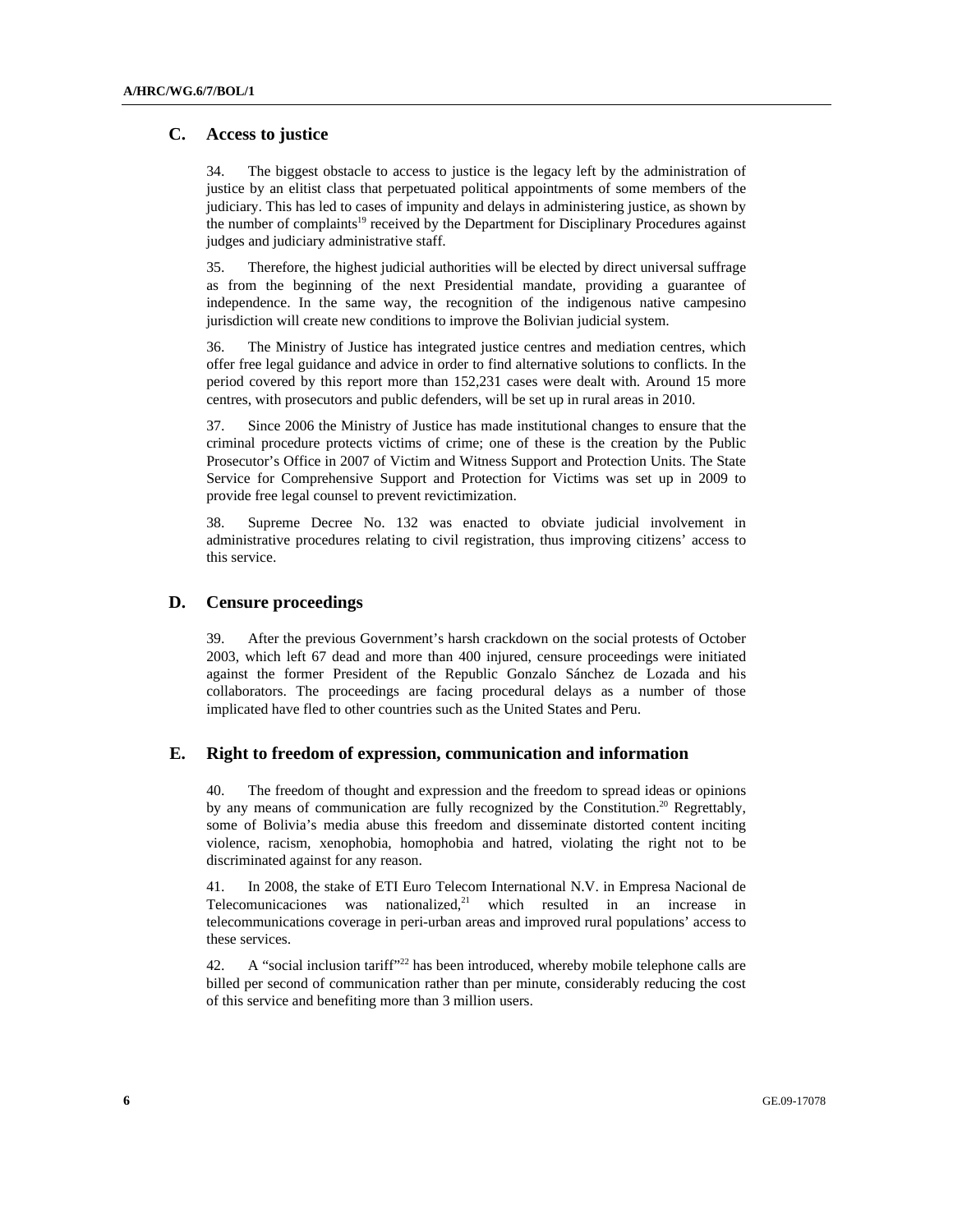#### **F. Equality and non-discrimination**

43. For the first time the Constitution prohibits and punishes discrimination based on sex, colour, age, sexual orientation, gender identity, origin, culture, nationality, language, religious belief, ideology or any other grounds that might nullify or impair the recognition, enjoyment or exercise, on an equal footing, of the rights of any person.<sup>23</sup>

Having ratified the International Convention on the Elimination of All Forms of Racial Discrimination, Bolivia actively participated in the Durban Declaration and Programme of Action and later in the Durban Review Conference. Within this framework, a bill to prevent and eliminate all forms of discrimination has been prepared, which it is hoped will be submitted for consideration once the Plurinational Legislative Assembly is in place.

45. The Vice-Ministry for Decolonization, part of the Ministry of Education and Cultures, was set up in part to develop policies to prevent and eliminate all forms of discrimination, racism, xenophobia and cultural intolerance.

46. In order to encourage compliance with the Constitution's provisions against all forms of discrimination, mechanisms and procedures have been introduced to safeguard everyone's right not to be subjected to any kind of discrimination, in any appointment or selection procedure, whether internal or external.<sup>24</sup> The organizational structure of the executive branch of government establishes the principle of equality for male and female public servants, including full recognition of the right to exercise a public function without discrimination of any kind, and fair and decent treatment without distinction of any kind.

47. Regrettably, during the Constituent Assembly in Sucre, the indigenous members of the Assembly were subjected to racism and physical and psychological violence. Indigenous persons and campesinos were also beaten, harassed and humiliated by local officials opposed to the national Government. As a result 24 May 2008 was initially declared a day of national shame and later proclaimed the National Day Against Racial Discrimination.

48. On 11 September 2008, violent groups in the department of Pando used civil and political movements to incite hatred and racism against the indigenous population, which left 13 dead, more than 80 injured and 15 taken hostage.<sup>25</sup> In order to restore peace and stability in the town, the Government temporarily declared a state of siege in the region, and later invited representatives of the Organization of American States (OAS), the United Nations and the Union of South American Nations (UNASUR) to investigate.

49. As a result of the events in Pando, an inter-agency commission was set up to deal with the dead, injured and displaced and a health emergency was declared to ensure proper care for victims. A solidarity campaign collected 14.2 tons of food for affected families.

50. The national Government made a single, exceptional payment of 50,000 bolivianos to relatives of those who died in the Pando massacres,<sup>26</sup> and arranged for medical, social and psychological assistance, and provision of food, for those injured in this conflict.

51. With the support of the Inter-Ministerial Commission, 17 productive projects have been implemented in the region to date, helping 650 families through the projects to save the Porvenir tree nursery and to implement agro-forestry systems, among others. Land title has been granted to six campesino communities for a total of 30,314 hectares, along with eight titles to land for schools (18 ha.) and 180 individual titles.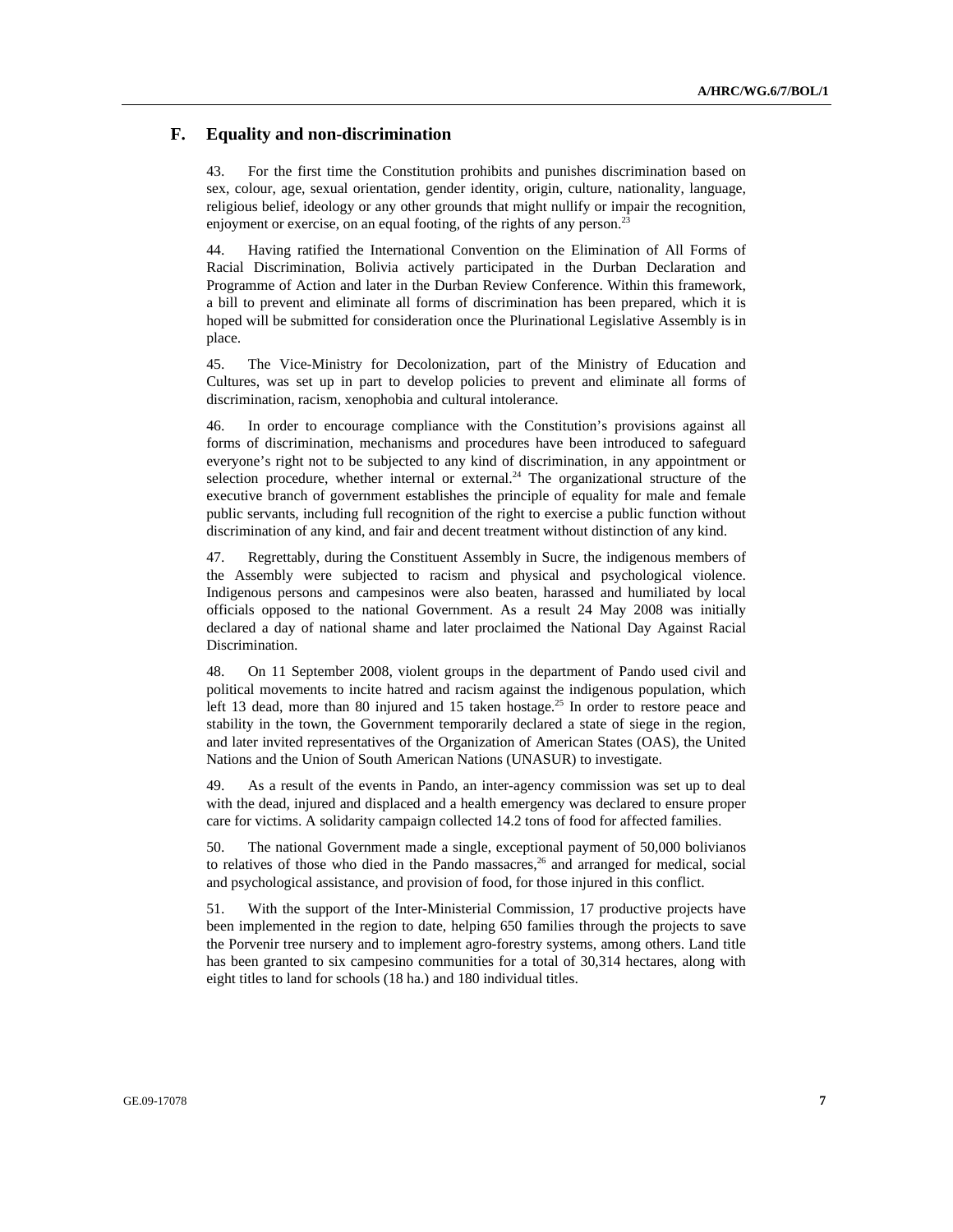### **G. Civil liberties**

52. Bolivia recognizes that a person's dignity and freedom are inviolable and that it is the primary responsibility of the State to respect and protect them.<sup>27</sup> Regrettably, cases of servitude and slavery-like conditions persist, mainly in the east of the country. A National Commission<sup>28</sup> was established to lay the foundations and foster conditions for Guaraní families to have a life of dignity, to eliminate servitude and forced labour and to encourage social, cultural and economic development. The 2007–2008 Transitional Inter-Ministerial Plan for the Guaraní People was also adopted.

53. An inter-institutional, inter-disciplinary governmental team to permanently monitor the situation in the Chaco region and ensure the protection of the Guaraní people's individual and collective rights, was one of the results of this measure. Birth certificates and free identity cards were provided with the help of mobile units of the National Electoral Court, and registry offices were opened in Guaraní communities. Support was given to liberated Guaraní families, particularly women, through productive projects and a contingency programme to ensure better living conditions for liberated families.

54. In late 2008, technical units from the National Institute for Agrarian Reform<sup>29</sup> relaunched the process of land distribution to indigenous communities in order to provide title to ancestral lands in Alto Parapetí, as requested by Guaraní communities and liberate those indigenous people from servitude, and give free title to small farm and agricultural holdings. The National Institute completed regularization of 88,000 hectares, where 77 properties were identified.

55. Despite the aforementioned measures and the constitutional ban on servitude and slavery, economically and socially distressed communities living in the Chaco region have repeatedly preferred to return to such conditions. The Government will continue to work to give these communities a life of dignity.

### **H. Transparency and combating corruption**

56. The Ministry for Institutional Transparency and Combating Corruption, created in 2009, has launched the "United Nations Pilot Programme for Review of the Implementation of the United Nations Convention against Corruption".

57. In 2007 the Ministry drew up a National Transparency and Anticorruption Policy, which contains public policy guidelines on (i) citizen participation in anticorruption policy, (ii) transparency and access to information, (iii) institutional capacity-building and coordination and (iv) combating corruption.

58. Transparency Units<sup>30</sup> operating in all executive ministries have been created to increase the transparency of public administration by enhancing broad access to information and implementing social oversight. These units have the difficult task of sweeping away the legacy of previous Governments.

### **I. Right to take part in political life and to vote**

59. In Bolivia, all citizens have the right to participate freely in the formation, exercise and control of political power. This participation must be fair and equal for both men and women.<sup>31</sup> However, in some cases female mayors and municipal councillors have been subjected to political harassment and sexual discrimination.

60. With the promulgation of the Constitution came a requirement to appoint a new Government. Consequently, the Transitional Electoral Regime was established to regulate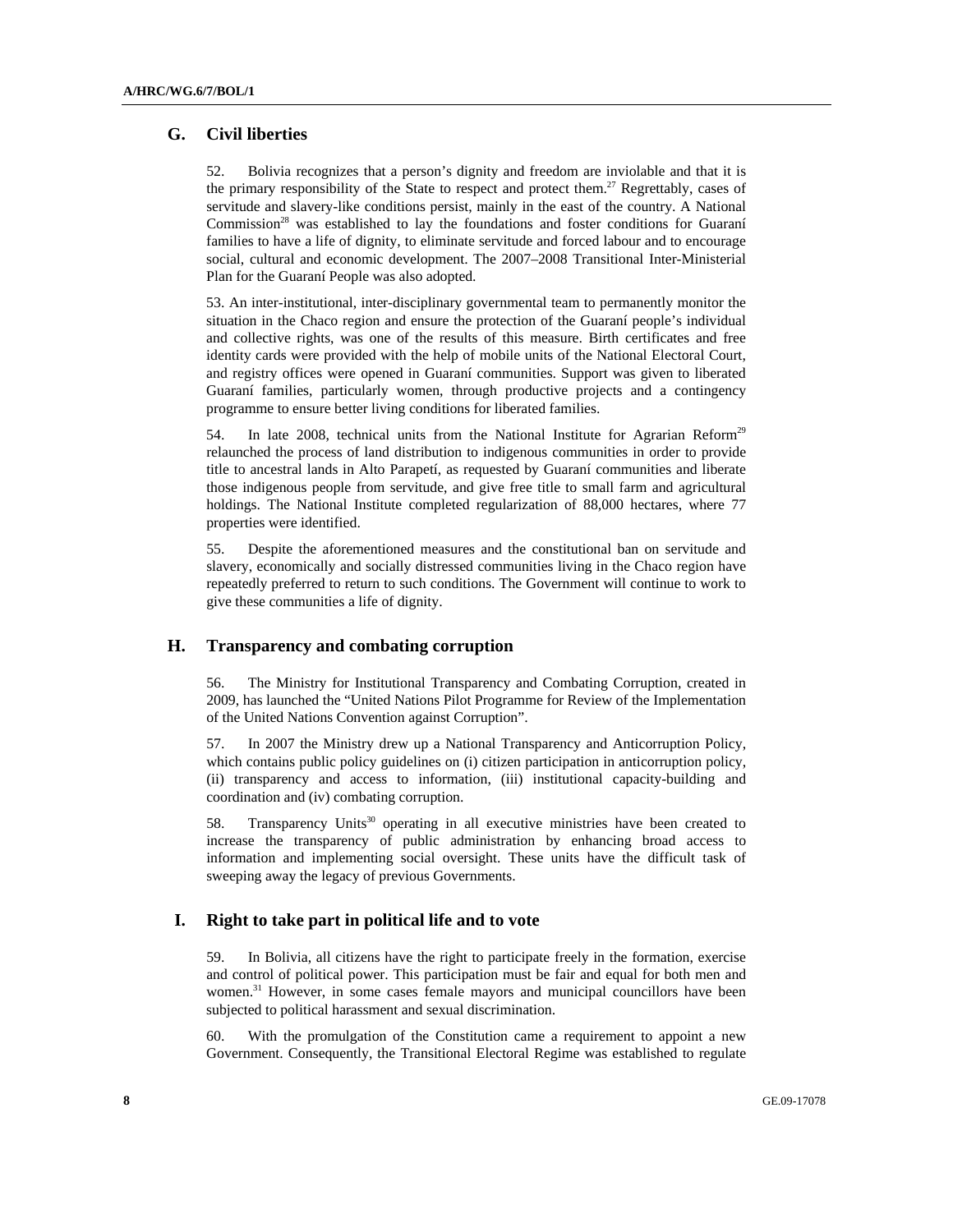the procedure for electing men and women on an equal basis and to run and monitor the elections. The right of Bolivians residing abroad to participate was also established, along with transparency in elections through the use of digital technology and biometric electoral registration, thereby enhancing the democratic process and enabling migrants to enjoy the right to political participation.

## **VIII. Economic, social and cultural rights**

#### **A. Right to health**

61. The Constitution guarantees the right to health, promoting universal State policies to improve the quality of life, collective well-being and free access to health services for the entire population. In this respect, some results are given below.

62. With the implementation of the "Zero Malnutrition Programme" and later the Juana Azurduy voucher programme, maternal mortality and child malnutrition fell by 41 per cent, from 390 to 229 deaths per 100,000 live births.

63. There are more primary, secondary and tertiary health-care facilities, some of them new, others refurbished. Between 2006 and 2009, the number of health-care facilities increased to 545, of which 391 are primary and 154 secondary facilities. Consequently, the number of consultations has risen from 13.5 million (in 2005) to 22 million (first half of 2009), i.e., a 48 per cent increase.

64. Between 2006 and the first half of 2009, a total of 745 ambulances were provided to a number of municipalities, thus improving the health services nationwide.

65. Some 3,880 new posts have been created for medical personnel, with the aim of providing better service for the health sector.

66. Cooperation from the State of Cuba made it possible to open 12 ophthalmological centres and one institute. Through the national Operation Miracle programme, more than 254,000 persons received free treatment up to mid-2008.

67. The Juana Azurduy voucher was introduced to guarantee improved quality of life with sympathy and dignity. It encourages safe maternity and comprehensive development of children, with the aim of reducing maternal and child mortality and chronic malnutrition in children under two; it has already benefited 250,000 mothers and 260,000 children under two.

68. There is also an Intercultural Communitarian Family Health Programme, which attends to indigenous, native campesino communities in their own villages.

69. The Universal Health Insurance for Mothers and Children (SUMI) scheme is expected to attain nationwide coverage by the end of 2009.

70. The Ministry of Health and Sports has done much to reduce maternal mortality and malnutrition<sup>32</sup> thus enabling Bolivia to move even closer to attaining one of the Millennium Development Goals.

71. To ensure the sustainability of these vouchers, the Government has reached an agreement with the World Bank to pay part of the coverage, and other projects are under way with a view to maintaining the Juana Azurduy voucher until 2013.

72. The Plurinational State of Bolivia guarantees constitutionally the population's access to medicines, with priority given to generic medicines.<sup>33</sup> For the 2010 fiscal year, there are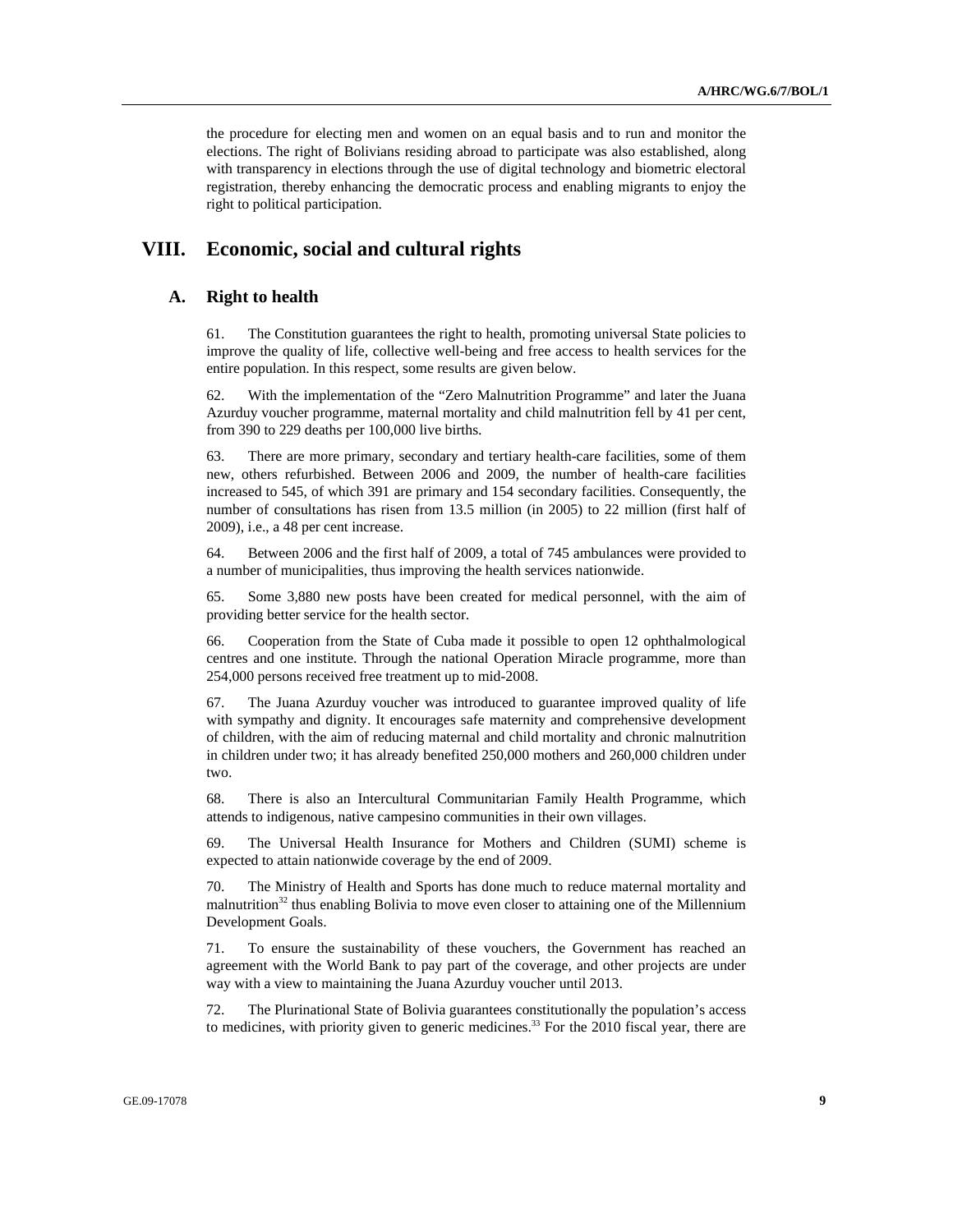plans to establish a factory to produce basic generic medicines and encourage the import of others when necessary.

73. The Constitution guarantees women and men the exercise of their sexual and reproductive rights<sup>34</sup> but, regrettably, many women still die of cervical cancer. This has prompted the implementation of a pilot cervical cancer vaccination programme in three departments. To date, the first of three doses has been administered free of charge to 3,890 girls aged 9 to 13: 1,300 in El Alto, 1,290 in Oruro, and 1,300 in the Chuquisaca Chaco. The Government has pledged to continue the inoculation programme until the entire risk population is covered.

74. The Government recognizes that there is still a need for comprehensive State policies which enable the full exercise of sexual and reproductive rights as guaranteed in article 66 of the Constitution.

#### **B. Right to work and to employment**

75. The Constitution establishes that everyone has the right to decent work, without discrimination and with fair and satisfactory remuneration or wages for themselves and their families. In the last three years 450,000 jobs have been created in construction, roadworks, housing, textiles and services. In the 2006–2009 period, the national minimum wage rose 47 per cent and public servants were given a grant of 1,000 bolivianos.<sup>35</sup>

76. To guarantee the right to work and freedom of association, the professional licence to practise law<sup>36</sup> became free of charge, thus benefiting more than  $1,900$  new lawyers to date.

77. The freedom to sign or cancel contracts was regulated in order to guarantee full respect for the principles of labour law, $37$  such as protection, continuity of employment, government intervention, the primacy of real truth and non-discrimination.

78. For the first time, the Constitution recognizes the economic value of domestic work as a source of wealth that should be reflected in public accounts. In addition, legislation has been introduced to safeguard breastfeeding, making it compulsory for State and private enterprises to allow mothers who breastfeed to bring their babies to their places of work or study during the first six months of life.

79. As a result of neoliberal measures that violate the rights of workers, inherited from past Governments, legislation has been passed to deduction at source of union subscriptions, since unions are an important instrument in the defence, representation, assistance, education and culture of workers.

80. With regard to subcontracting companies, compliance with labour legislation and the full enjoyment of labour rights for dependent workers and employees of such companies are ensured, regardless of the type of company.<sup>38</sup> There is also the guarantee of compliance with current legislation governing standards that employers must meet regarding occupational health and safety and workers' wellbeing.39

81. The Government guarantees payment of a service allowance to workers who have worked more than 90 days consecutively whenever employment is terminated through early retirement or resignation.<sup>40</sup>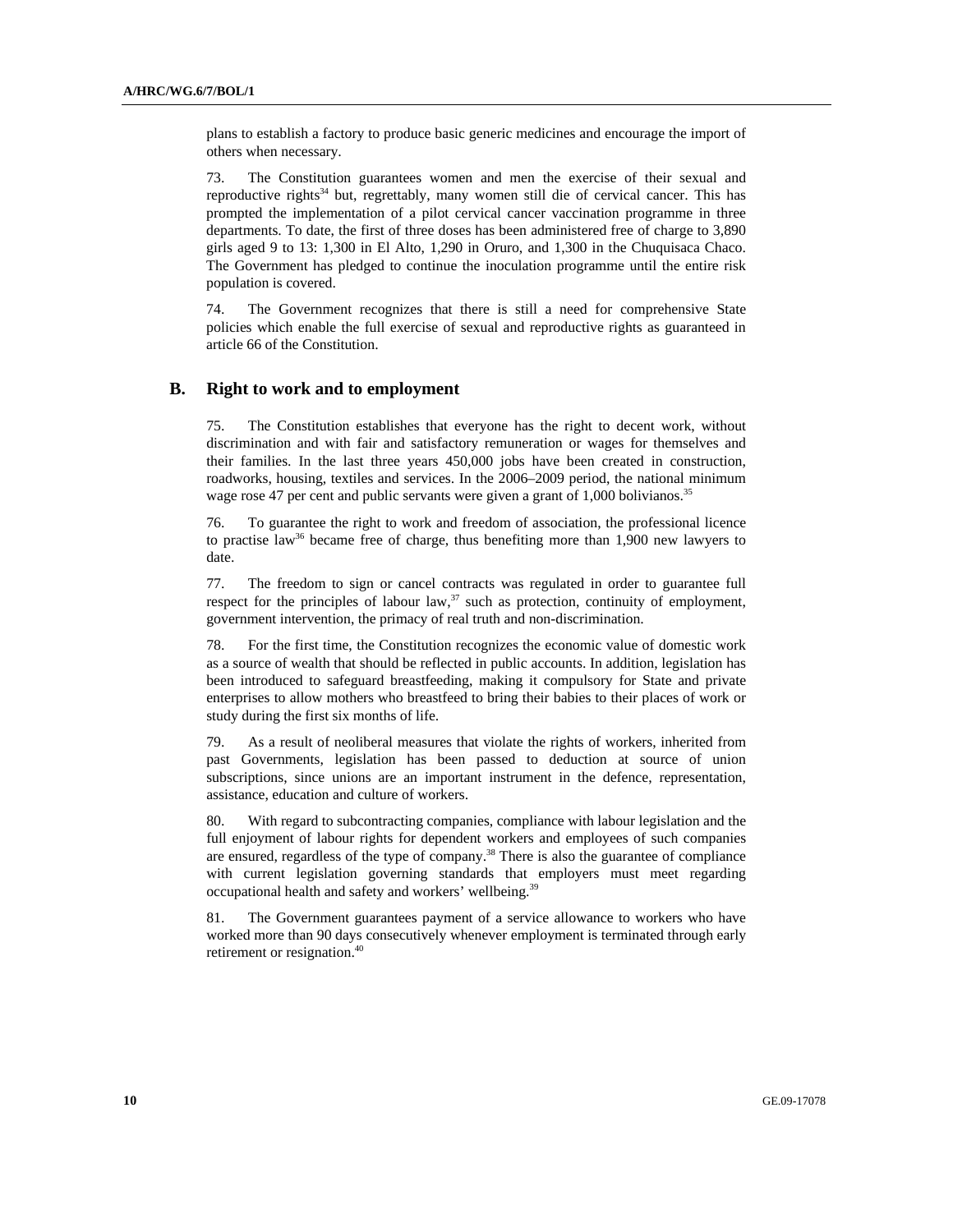#### **C. Right to social security**

82. Social security is established in the Constitution and provided on the basis of the principles of universality, comprehensiveness, solidarity and interculturality, guaranteeing the right to a retirement pension for the whole population.

83. The universal old age or "dignity" pension has been established, which gives 2,400 bolivianos annually to all persons aged over 60 and also covers funeral costs. This pension has been incorporated into the Constitution and its sustainability is ensured through funding from two sources, a percentage of the direct tax on hydrocarbons and a percentage of the dividends of private companies. More than 700,000 persons across the country have benefited.

84. Public social security services are guaranteed, managed and administered by the State with the social supervision and participation. Social security is provided on the basis of the principles of universality, comprehensiveness, fairness, solidarity, interculturalism and efficacy. The regulations governing universal compulsory social security<sup>41</sup> have been supplemented and amended in accordance with the Constitution, ensuring the right to retirement.

#### **D. Right to education**

85. Bolivia promotes decolonized education, which gave rise to the "Yes I can" literacy programme that freed the country from illiteracy.<sup>42</sup> In 2009, the post-literacy programme "I can go further" was introduced to ensure that adult learners remember what they learned and consolidate their knowledge. The programme includes bilingual education, providing literacy training to 24,699 persons in the Aymara language and 13,599 in Quechua.

86. Under the literacy programme, 212,078 magnifying glasses were distributed free of charge. With help from the Government of Cuba, 251,825 ophthalmological tests were carried out, mainly in rural areas, and 8,350 solar panels were provided to power the literacy centres.

87. As a result of high dropout rates in schools in previous years, the Government launched the Juancito Pinto voucher, a scheme to encourage children to remain in primary school, particularly in rural areas. From 2006 to 2008, it was issued to 4,090,494 pupils. In 2009, a further 1,872,491 pupils will benefit, thereby reducing school dropout rates from 5.3 per cent to 2.8 per cent.

88. Starting in 2008, work began on a new education curriculum that encompasses human rights principles and values such as non-discrimination and interculturality, and also promotes bilingualism.<sup>43</sup> From 2006 to 2009, 269 new schools were built, which represents a 100 per cent increase over previously existing facilities.<sup>44</sup>

89. The Indigenous Intercultural Universities of Tupac Katari, Casimiro Huanta and Apiahuayqui Tumpa were established, and educational boards for indigenous peoples have been created: the Aymara Board of Education, the Quechua Nation Board of Education, the Guaraní Peoples Board of Education and the Amazon Multiethnic Board of Education.

90. The Plurinational Teacher Training System<sup>45</sup> has been set up by the teacher training colleges, which are responsible for training in initial and secondary education, and the University of Education, which offers training in continuing and post-graduate education. The system was created with a view to training quality educators with relevant educational and scientific methods, and a cultural identity that is responsive and anchored in social and cultural reality.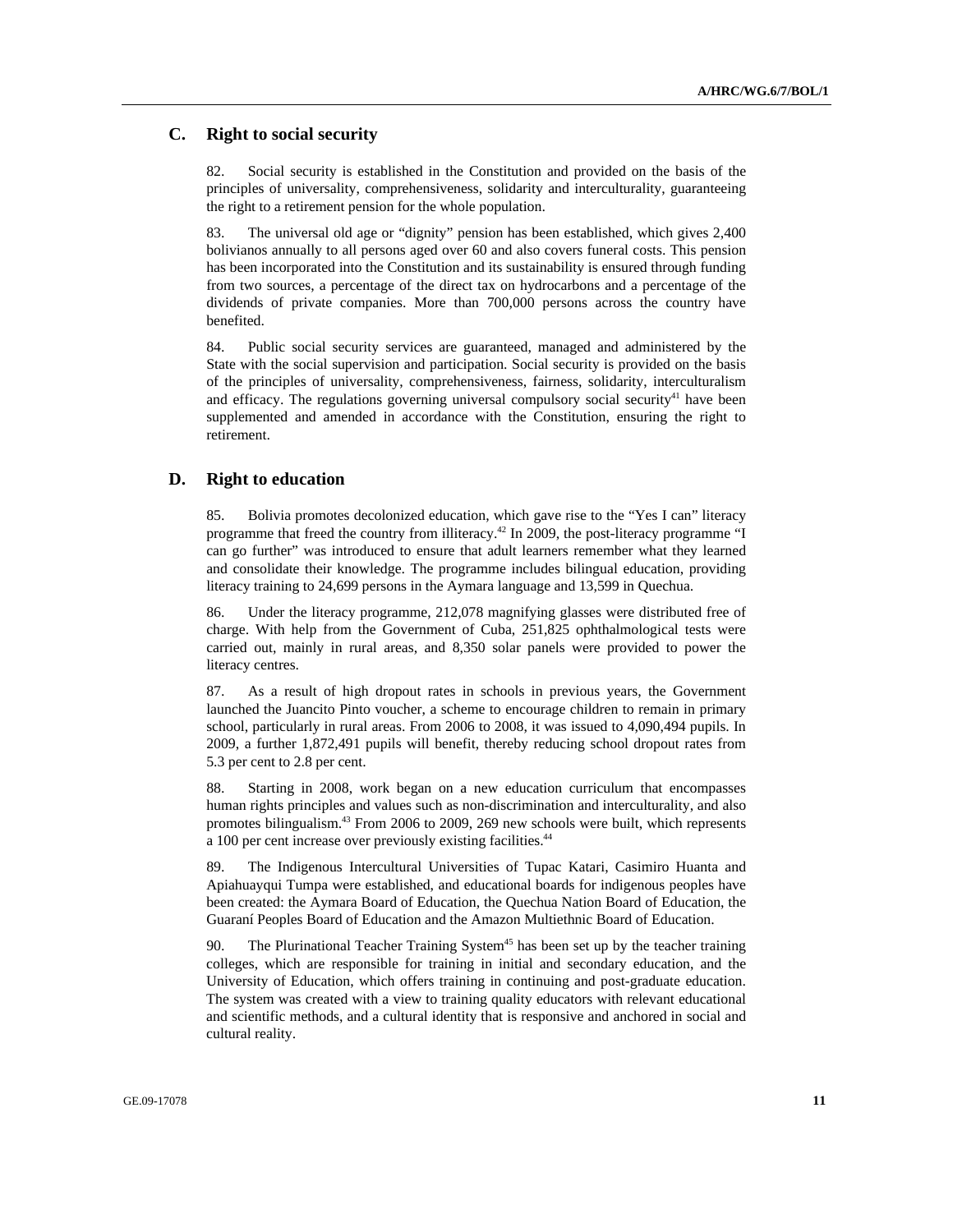91. The Constitution recognizes education as one of the highest functions and a prime financial responsibility of the State.<sup>46</sup> Education is compulsory and free of charge up to the secondary level. There are then State universities, also free, for further professional training. In addition, in response to the demands of teachers across the country, salaries were raised by more than 35 per cent between 2006 and 2009.

92. Community distance learning centres have been created, providing students, teachers and the community at large with access to computers and Internet and thereby to information, and facilitating communication for community development. The aim of the centres is to offer supplementary education to children, young people and adults. As of 2009, 133 distance learning centres had been established nationwide.

### **E. Right to housing**

93. The Constitution recognizes that every person has the right to adequate housing and a decent family and community life. $47$  Bolivia has around 2 million constructed dwellings. However, INE data (2005) show that there is still a shortfall of some 300,000 homes to cover the total demand. Another problem is the quality of housing: approximately 45 per cent of existing homes do not meet adequate living conditions. Enabling the entire population to fully exercise this right remains an unresolved challenge.

94. The Government has implemented the Social Housing Programme,<sup>48</sup> which promotes housing construction and recognizes the need to improve existing dwellings. The Programme seeks to provide adequate living conditions for the low-income sectors of the population, ensuring that the process is equitable, transparent and efficient.

95. Since the 2007 fiscal year, the Programme has authorized the construction of 28,858 housing units with decent living conditions, of which 1,533 have been allocated across the country. In 2009, a total of 41,925 housing units are to be authorized, with 10,411 of those to be allocated by the end of the year.

96. In addition, the Social Housing Programme has set up "Plan Vida" (Plan for Life) to eradicate extreme poverty. The Plan involves building homes and producing food in the poorest areas of the country. It is now in operation in 37 towns, and implementation has started in northern Potosí with the construction of housing there.

#### **F. Right to adequate food and nutrition**

97. The Constitution recognizes the obligation to guarantee food security, by means of healthy, adequate and sufficient food for the entire population, in accordance with international standards.<sup>49</sup> Thus, the National Food and Nutrition Council (CONAN), the body responsible for encouraging and coordinating inter-agency and intersectoral participation to devise and follow up national policies on food,<sup>50</sup> was given the added task of promoting the food security policy, promoting the participation of public sector and civil society institutions and giving priority to eradicating malnutrition in children under five.

98. The Zero Malnutrition Programme has been implemented. This involves administering food supplements to pregnant women and children under five, giving priority to the poorest and most vulnerable municipalities. Thus far, nutritional practices have been improved with the intake of food supplements and fortified foods, and institutional capacity in nutrition support and the treatment of common early childhood illnesses has been strengthened. By June 2009, 100 per cent of municipalities across the country had been covered by this programme.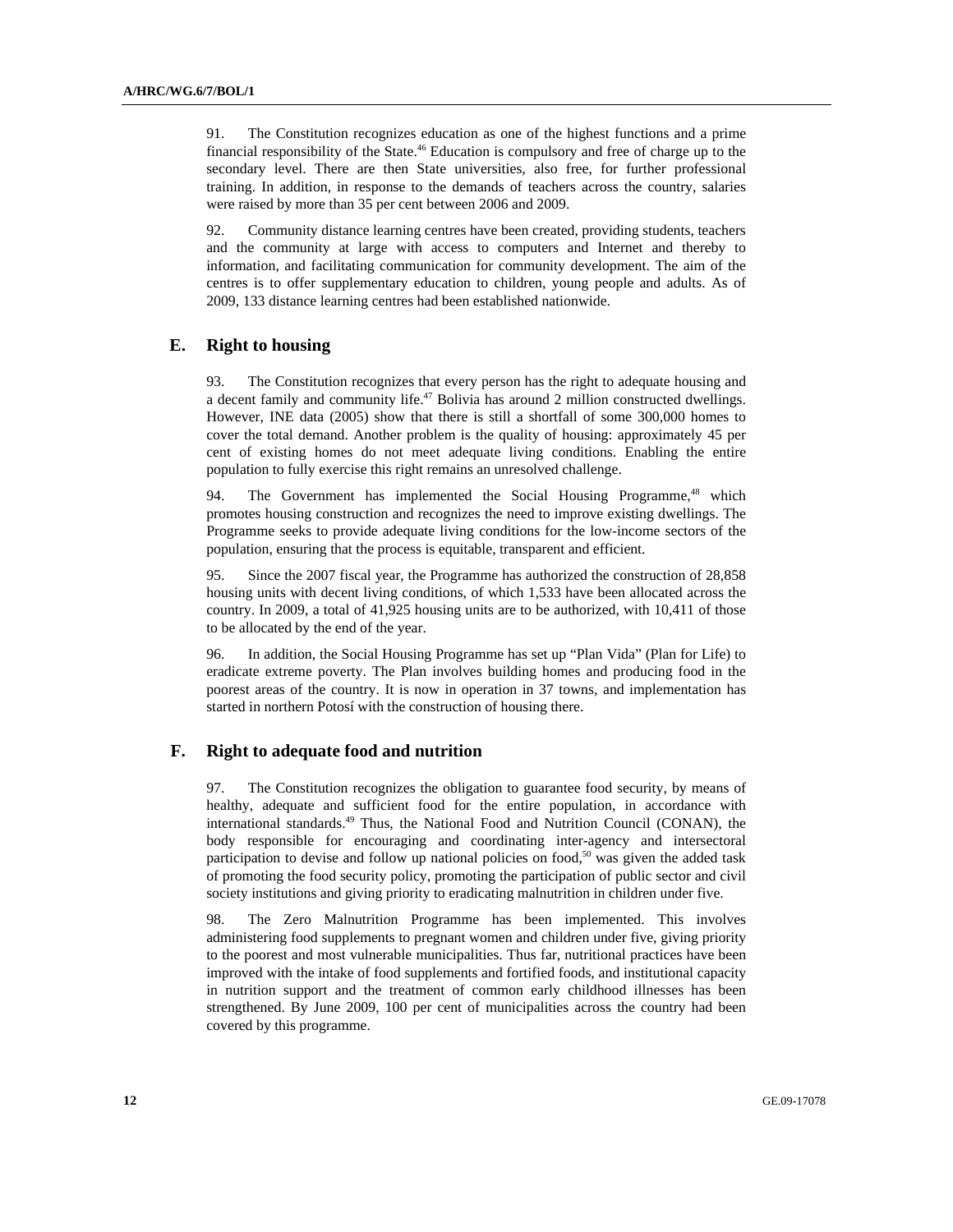99. A company (EMAPA) has been set up to assist in food production, and it is involved in production and sales in strategic areas and offers zero-interest loans. The company provides technical assistance, equipment rentals, storage and other activities that spur agricultural development, giving particular support to small and medium-sized food producers, which enables food to be provided to the population at a fair price.

100. A strategic State-owned company, Lacteosbol, has also been set up. This will produce pasteurized milk, butter, cream, cheese and yoghurt, with a view to promoting the consumption of milk and dairy products. Similarly, a national sugar company, Azucarbol, has been established, and both these initiatives create new jobs.

#### **G. Right to water**

101. The Constitution establishes the right to universal and equitable access to basic services of drinking water and sanitation as a human right.<sup>51</sup> In this framework, the Ministry of the Environment and Water has been created, with the mandate to develop and execute public policies for the conservation, adaptation and sustainable use of natural resources while preserving the environment. Between 2006 and 2009, the population's access to drinking water increased, with more than 863,000 inhabitants nationwide gaining access, 523,175 in urban areas and 298,536 in rural areas.

102. In the period 2006–2009, basic sanitation services were extended, benefiting 386,135 residents in urban areas and 92,503 in rural areas. While this is improving the quality of life of many Bolivians, there is still much to be done, especially in rural areas around the country.

103. State investment in drinking water and basic sanitation has increased by 17 per cent. Much of that investment was earmarked for the upgrade and increase in water sources, supply networks, sewers and treatment plants such as: Praspando, Asicasur, Puchucollo and Alto Lima.

#### **H. Right to the environment**

104. The Ministry of the Environment and Water is also responsible for developing irrigation and basic sanitation with a comprehensive watershed-management approach, conserving the environment in order to guarantee the right to live in a healthy environment and in harmony with mother Earth.

105. The Constitution underscores the importance of upholding the right to a healthy, protected, and balanced environment, to enable humankind and other living things to constantly develop in a normal way.<sup>52</sup> It also recognizes protected areas as territorial spaces that fulfil a social, economic, cultural and environmental role and stipulates that the conversion of forested land to agricultural or other purposes shall be allowed only in zones so designated by law.

106. The Government of Bolivia has built power stations to produce clean energy and has also installed solar panels in rural areas, reducing the use of candles, kerosene and batteries. More than 6,000 families have directly benefited from these through climate-change adaptation projects and sustainable development projects carried out with 4,500 families living in protected areas. In addition, the National Energy Efficiency Programme is being implemented, with the free distribution of 7.9 million energy-efficient lamps which require one fifth of the energy of inefficient light bulbs and allow families to save 30 per cent on their electricity bills.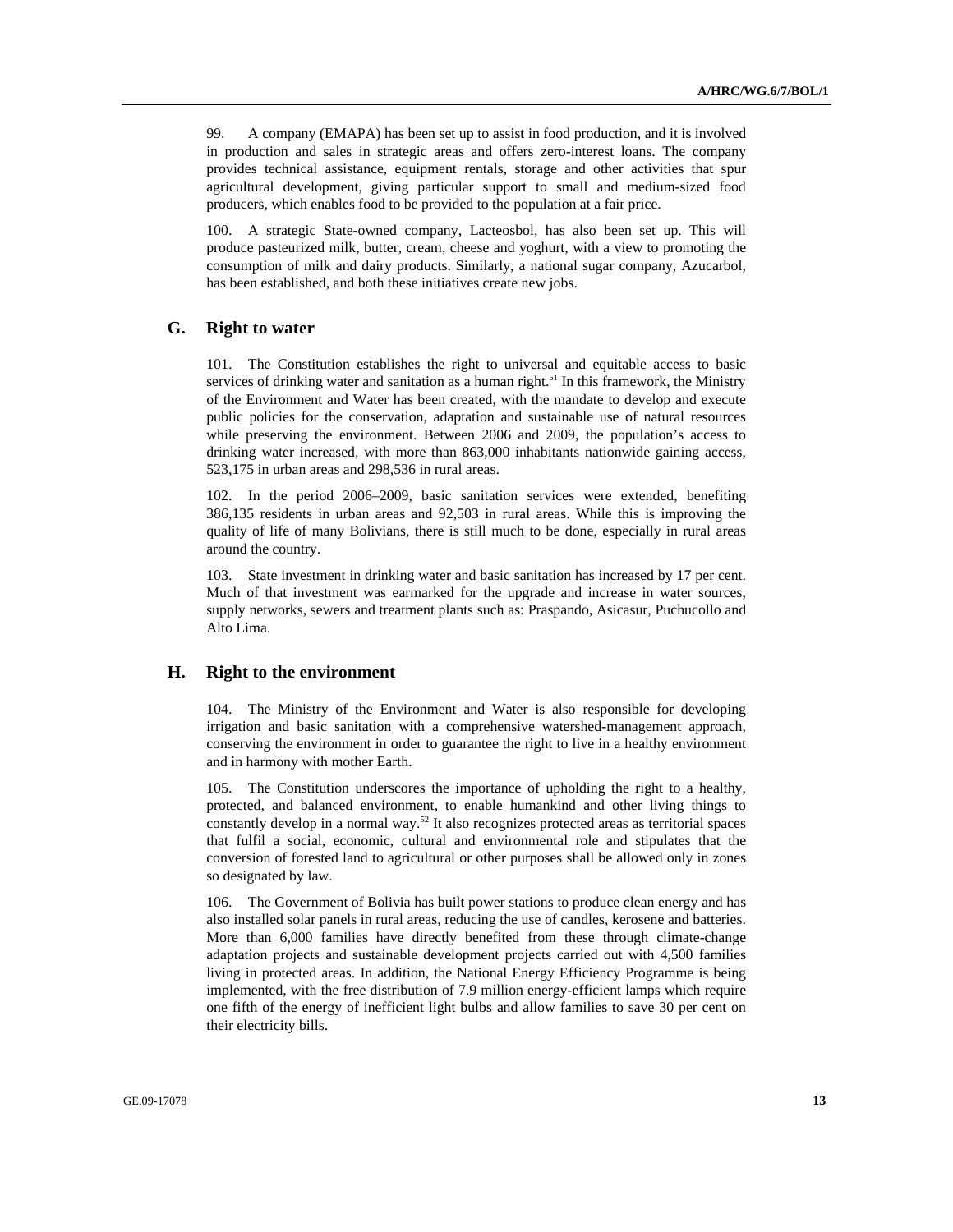107. The failure of developed countries to fulfil their commitments to reduce greenhouse gases under the United Nations Framework Convention on Climate Change and the Kyoto Protocol is directly related to the global warming that affects the enjoyment of human rights. Bolivia is one of the countries hardest hit by climate change.<sup>53</sup> Consequently, the Government is currently attempting to quantify developed countries' historical responsibility in the form of climate debt and is promoting at the international level the adoption of a declaration on the rights of mother Earth, as a universal vision that recognizes the Earth and its natural resources as subjects of rights.

# **IX. Situation of the rights of native indigenous campesino peoples and Afro-Bolivian peoples**

108. One of the most significant advances in this period was the Government's move to recognize, guarantee and enforce the rights of Indigenous Peoples. Bolivia was the first State to incorporate the United Nations Declaration on the Rights of Indigenous Peoples in its national legislation and subsequently its Constitution.<sup>54</sup>

109. The Act on the Extension of Agrarian Reform<sup>55</sup> and its regulations were adopted, guaranteeing the right of access to and tenure of land, transparent and responsible administration of land tenure systems, and expeditious execution of procedures involving the regularization, restitution, expropriation and distribution of land. From 2006 to 2009, title to 28,413,203 hectares of land was granted to 98,454 families, in addition to the 1,009,626 hectares distributed to small producers and indigenous peoples.

110. Despite the efforts made to regularize land tenure, there are still a number of large estates that do not fulfil any social or economic role and have been at the root of violent clashes between landowners who acquired lands illegally and the historically excluded indigenous peoples. Through the machinery of the democratic system, a referendum was called for the population to decide on the maximum area allowed for estates. This was fixed at 5,000 hectares in order to limit large estates.

111. Regarding the right to participation and consultation of native indigenous campesino peoples, the Constitution establishes the right to share in the benefits of the exploitation of natural resources in their territories and the right to consultation, in accordance with International Labour Organization (ILO) Convention No. 169 concerning Indigenous and Tribal Peoples in Independent Countries.

112. Native indigenous campesino peoples are represented by the following organizations: the Indigenous Confederation of Eastern Bolivia, the National Council of Ayllus and Markas of Qullasuyu, the Single Trade Union Confederation of Tenant Farmers of Bolivia, the National Confederation of Native Indigenous Campesina Women of Bolivia-Bartolina Sisa and the Trade Union Confederation of Original Settlers of Bolivia (CSCB). These are the current Government's main participation and consultation partners.

113. Spanish and the 36 languages of the native indigenous campesino nations and peoples have been recognized as the official languages of the State, and every civil servant must use at least two official languages at work.<sup>56</sup> With respect to the right to freedom of expression of native indigenous campesino peoples, 25 community radios were created with a view to contributing to intraculturality and interculturality.

114. Under the Programme for Equal Opportunities in the Armed Forces, which was implemented in 2007 and aims to eradicate the stigma of discrimination and combat all forms of exclusion, more than 25 indigenous women from eastern and western Bolivia have joined military training institutes.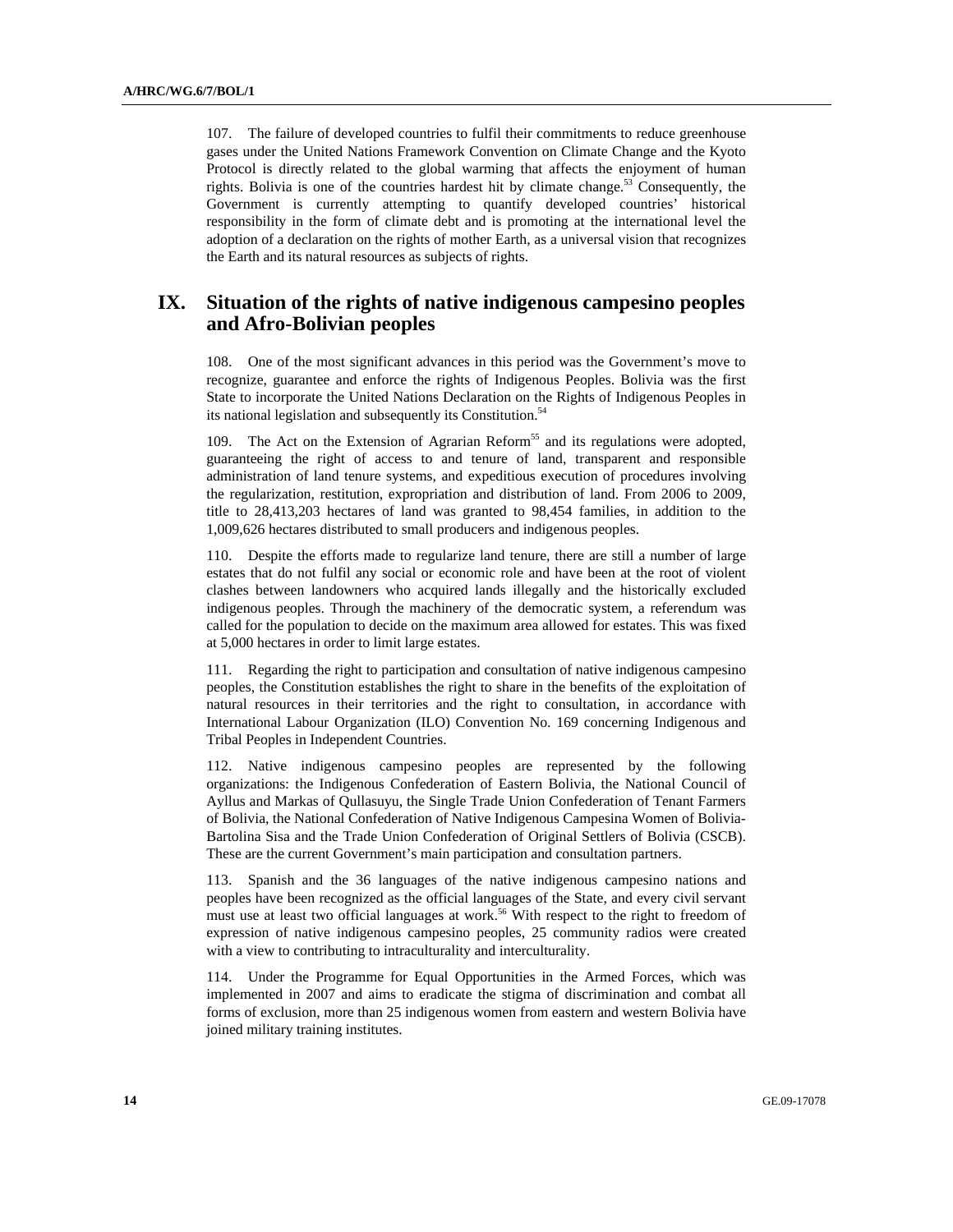115. The situation of the rights of Bolivia's native indigenous campesino peoples has improved considerably. Regrettably, however, there still remains the serious problem of discrimination and racism which, in some regions, have been exploited for political purposes. A bill on the prevention and elimination of all forms of racial discrimination has been prepared and it is hoped that it will be approved by the legislature as soon as possible.

116. Under the Constitution, Afro-Bolivians are included in the Plurinational State. Accordingly, the questionnaires for the next national population and housing census to be carried out in 2012 will explicitly allow for self-identification as Afro-Bolivian, a category not provided for by past Governments. Since the majority of the Afro-Bolivian population lives in the department of La Paz, the departmental authorities have recognized them as an "intangible cultural heritage and living human treasures", and acknowledge the coronation of their King.<sup>57</sup> The cultural value of the Afro-Bolivian saya, a traditional dance, is also recognized.<sup>58</sup>

## **X. Situation of the rights of vulnerable groups**

117. The majority of developed States have not met their commitments under Millennium Development Goal No. 8 and the Monterey Consensus; moreover, in the past various financial institutions imposed misguided macroeconomic policies on Bolivian Governments while, to make matters worse, Bolivia has inherited a foreign debt that was run up by unconstitutional Governments. These are all factors that have resulted in human rights violations, and have led to poverty, which is a cause and effect of those violations. To reverse this situation, the Bolivian Government has begun to amend its macroeconomic and structural policies in order to implement State policies that will enable all its people<sup>59</sup> to benefit from a decent standard of living.<sup>60</sup>

118. The programmes of the National Development Plan are the basis for the dismantling of colonialism and neoliberalism. They are tools with which to build a communitarian multinational State that will help empower women and men, girls and boys, old and young and people with different abilities, enabling them to live well and eliminating all forms of discrimination, marginalization, exclusion and violence.

119. One of the action lines of the National Development Plan programme to eradicate extreme poverty is the issuance of identity cards and birth certificates to those living in extreme poverty. The Plan also includes public policies on the redistribution of national income, highway infrastructure, vouchers, and better health, education and housing coverage, as well as other policies specifically targeting previously excluded sectors of the population.

#### **A. Rights of children and adolescents**

120. Children aged between 0 and 12 account for 26.13 per cent of Bolivia's population and adolescents (12–18-year-olds) for 20.32 per cent. The constitutional recognition of their rights and of the State's obligation to guarantee the best interests of children and adolescents is one of this Government's main achievements.<sup>61</sup> A national plan for children and adolescents is currently making its way through Congress.<sup>62</sup> The Constitution also recognizes the importance of the family.

121. The programme to eradicate extreme poverty provides for the issuance of birth certificates free of charge for every child, thereby guaranteeing the right to an identity. The Juancito Pinto voucher, which encourages children to remain in school, is also now universally applied.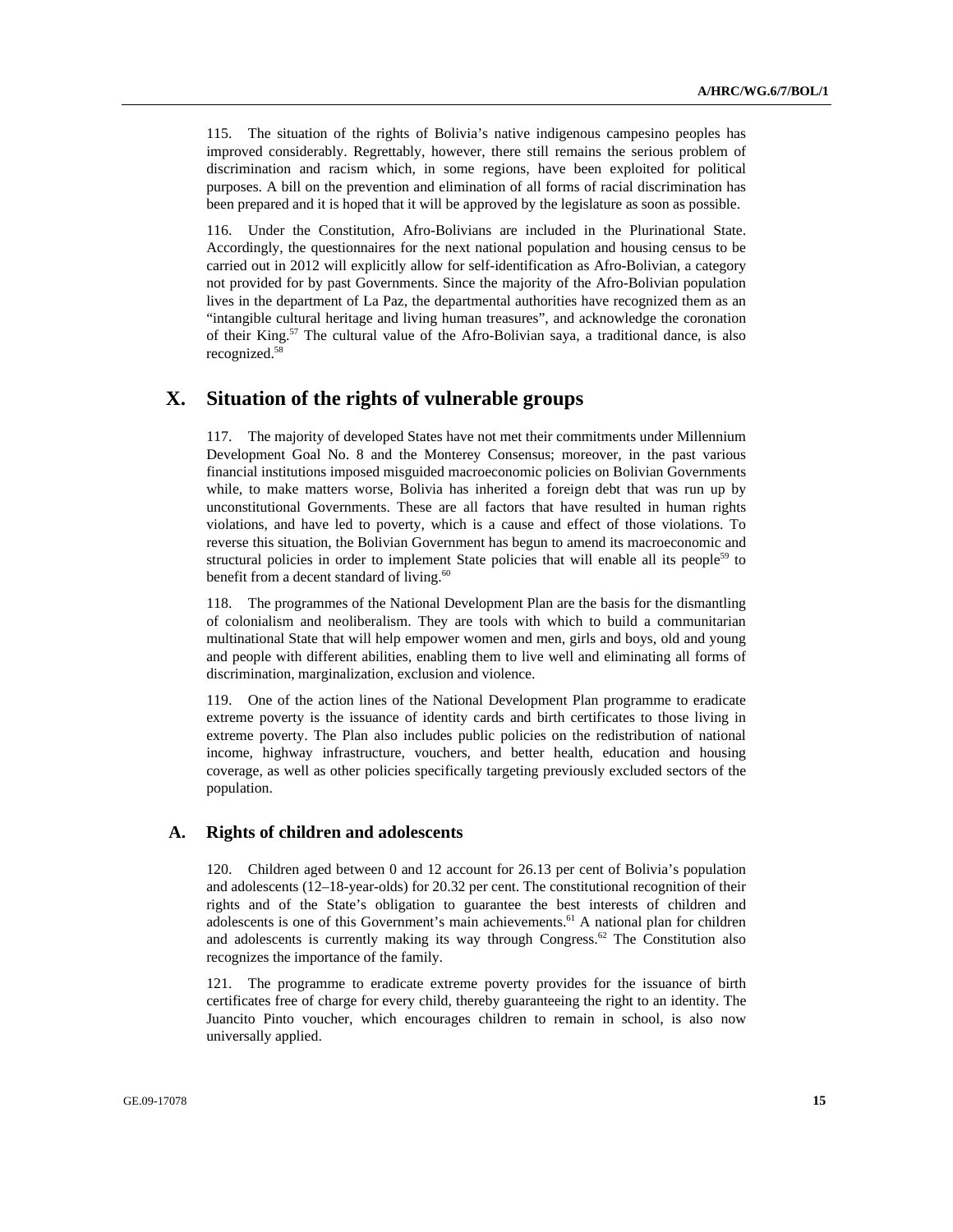122. Health service coverage has been expanded through the implementation of the Universal Health Insurance for Mothers and Children (SUMI) scheme, and malnutrition and infant and maternal mortality have been reduced through the Zero Malnutrition programme and the Juana Azurduy voucher.

123. The Government has established a Children's Parliament. The Parliament meets once a year and comprises 130 children elected from every constituency across the country. This encourages civic involvement and gives children a say on issues they care about.

124. It is recognized, however, that there are still difficulties in guaranteeing the rights of all children and adolescents. Bolivia submitted a country report to the Committee on the Rights of the Child, and the Committee made major recommendations on, among other things, the lack of juvenile courts, special prosecutors and policies on child labour and sexual violence against children. The Government is currently working to develop standards and State policies to meet children's needs in these areas.

### **B. Rights of young people**

125. The National Plan for Youth has been adopted and implemented, and young people have started becoming politically involved by forming municipal youth councils. In terms of the right to education, the school-leaving certificate is now issued free of charge under the Constitution;63 this has increased young people's access to universities, for which the certificate is an admission requirement.

126. The "My first job" programme has been set up to give school leavers the chance to enter the world of work. The project targets young people aged 18 to 24 who wish to acquire skills and training in a variety of technical areas in order to enhance their employability, and has so far been implemented in four cities, providing training for 1,397 young people. The plan is to continue implementing the project across the rest of the country.

#### **C. Women's rights**

127. Bolivia is a State where women form the majority of the population; according to the latest (2001) census, they account for 50.2 per cent of the national population. For that reason the rights of women have been mainstreamed across all chapters of the Constitution. The Constitution specifically provides for the prohibition and criminalization of all forms of discrimination against women and in particular the right not to be subjected to violence of any kind in the family or in society.<sup>64</sup>

128. As to women's political participation, equity and equal status for men and women are now statutory requirements. Under the Act on the Transitional Electoral Regime, the lists of candidates standing for Congress, departmental assemblies or municipal councils must give equal opportunities to women and men, such that the name of any male candidate for a seat must be immediately followed by the name of a female candidate, or the name of any female candidate for alternate must be followed by the name of a male candidate, and so on. The challenge now is to continue to ensure compliance with these rules.

129. On agrarian questions, women's right to inherit land has been established<sup>65</sup> and is incorporated in the Act on the Extension of Agrarian Reform. This process has given 10,299 land titles to women, which is a major step forward in the exercise of their right to land.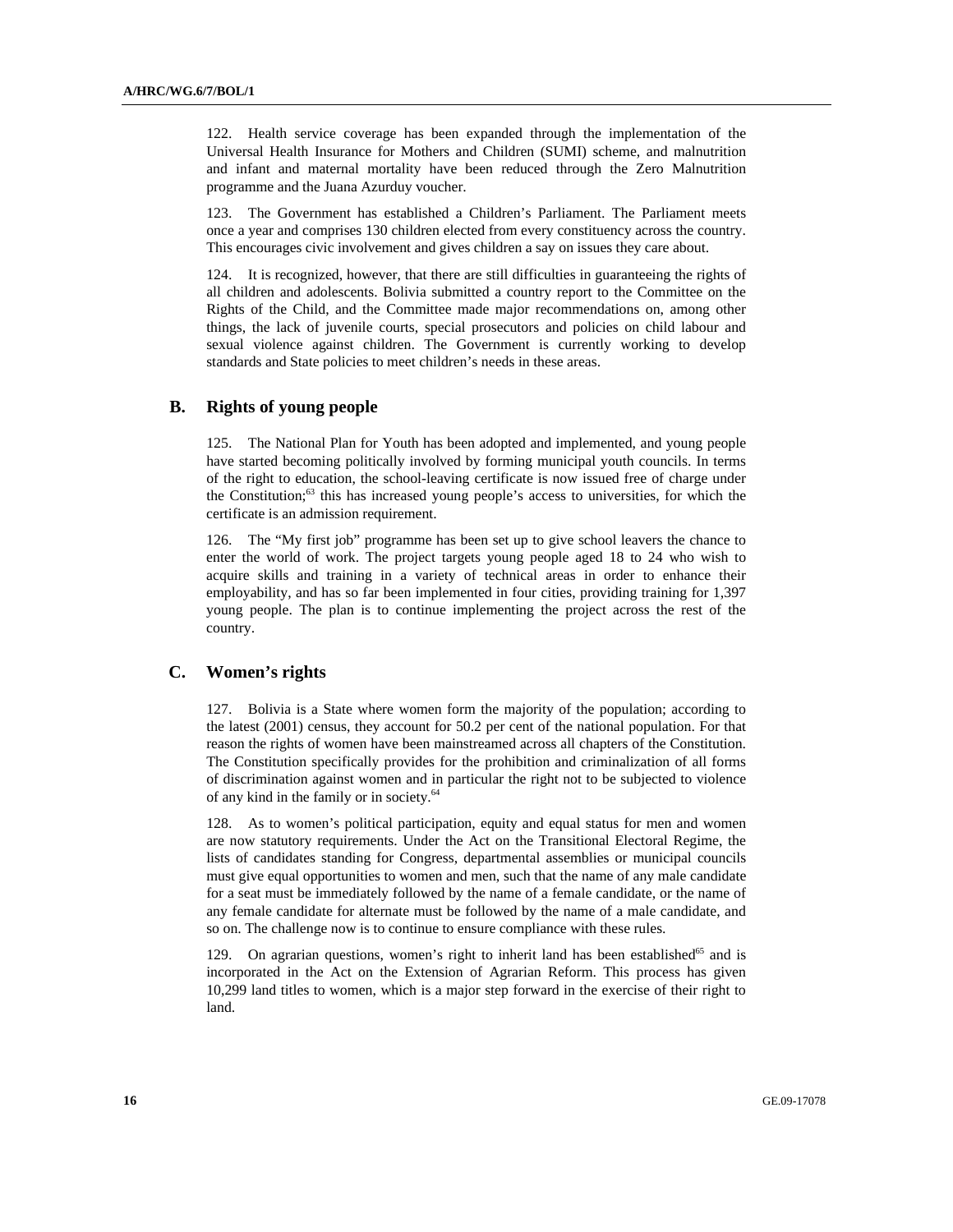130. The National Equal Opportunities Plan ("Women Building a New Bolivia for a Decent Standard of Living")<sup>66</sup> provides general guidelines on State policies to be developed on gender equality and women's rights.

131. Measures and good practices that are helping to improve the quality of life for many women in Bolivia include the Juana Azurduy voucher for mothers and children, the Act to Promote Breastfeeding, the "Yo, sí puedo" ("Yes I can") literacy programme, which has benefited many women in rural and periurban areas, job security for new mothers and the admission of women to military service.

132. The Domestic Labour Act<sup>67</sup> recognizes domestic workers' right to social security but it cannot yet be implemented owing to the lack of specific regulations; these are being developed.

133. Despite significant progress, the lack of an adequate budget allocation and limited awareness of the new Constitution present the biggest difficulties. Work on educational and preventive measures must be stepped up in order to encourage fair treatment and gender equality in all areas.

134. The State has duly submitted its report to the Committee on the Elimination of Discrimination against Women and has circulated the Committee's comments and recommendations to the bodies concerned. As to statistics on domestic violence, there is now a project to record data on victims, in coordination with the National Institute of Statistics; implementation is now under way in 146 municipalities and the instrument will need to be extended subsequently to other municipalities. The information obtained will make it possible to devise State policies to prevent, eradicate and punish gender-based violence in the public and private spheres, in accordance with article 15 of the Constitution.

### **D. Rights of persons of diverse sexual orientation and gender identity: gays, lesbians, bisexuals and transsexuals**

135. The Constitution prohibits and penalizes discrimination on grounds of sexual orientation or sexual identity.68 In order to publicize this provision and combat discrimination, the Day of Human Rights of Persons with Different Sexual Orientation was proclaimed.69 In addition, 28 June has been proclaimed the Day of Non-Discrimination against Sexual and Gender Diversity.70

136. However, it is recognized that there are still obstacles in the way of full realization of these rights, mainly owing to discrimination on the part of a society that is in the main rather conservative – discrimination that frequently results in ill-treatment, violence and difficulty in obtaining employment.

#### **E. Rights of persons living with HIV/AIDS**

137. Provision has been made since 2007 to protect persons living with HIV/AIDS by giving them access to comprehensive, multidisciplinary care through an inter-agency board.<sup>71</sup> The board's functions are being developed with the participation of civil society. In that context, one complaint of discrimination in the Armed Forces on grounds of HIV/AIDS that was dealt with in 2007, having been properly resolved, is now used by the State as a representative case.

138. The Ministry of Health has set up a comprehensive health-care project for the prevention and treatment of tuberculosis and HIV/AIDS in prisons in the main cities.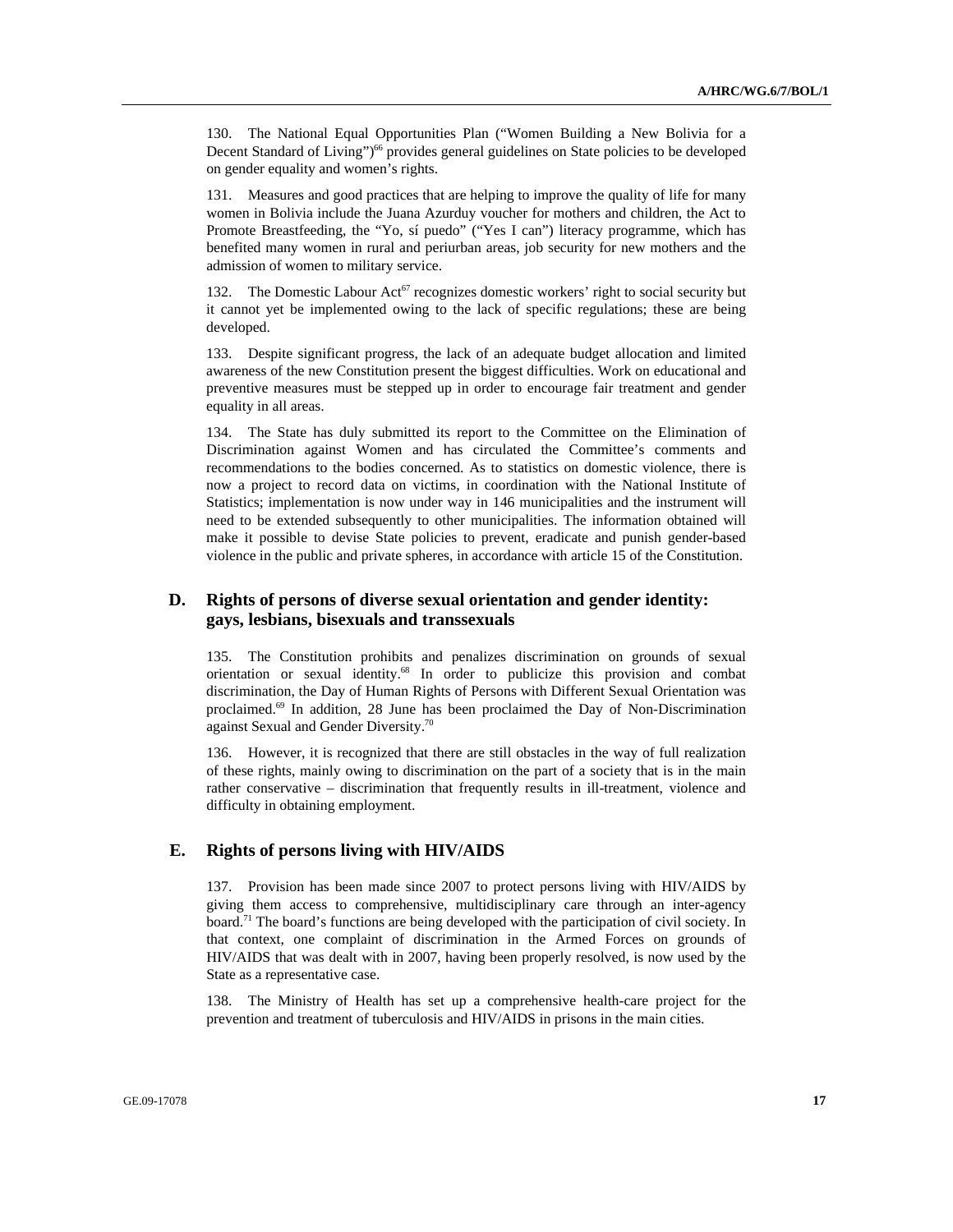139. The Constitution guarantees inclusion and access to health for all, without exclusion or discrimination. However, it is recognized that supplies of antiviral drugs for people living with HIV/AIDS are still insufficient, and projects are being developed to acquire generic drugs to make adequate provision for this need.

#### **F. Rights of older persons**

140. The Government has introduced a universal old age pension (or "dignity" pension) for persons aged over  $60<sup>72</sup>$  A national plan for older persons is also being prepared, while special departmental units for older persons and persons with disabilities have already been created.

141. Seven per cent of the Bolivian population are older persons. A Day of Dignity of Older Persons has been proclaimed, $73$  which, among other things, gives a 40 per cent discount on air travel. Provision has also been made for discounts on basic services and preferential treatment for older persons from the age of 60 onwards.<sup>74</sup>

142. The Act on the Rights and Privileges of Older Persons established free universal old age health insurance, which has been instituted in all the municipalities of Bolivia.

### **G. Rights of persons with disabilities**

143. Some 10 per cent of Bolivia's inhabitants suffer from some kind of disability. The Constitution recognizes the rights of this group and establishes the State's obligation to promote policies to defend and protect those rights. A Single National Registration System for Persons with Disabilities has been created, $7<sup>5</sup>$  which makes it compulsory for State and private bodies to ensure that at least 4 per cent of their total staff are persons with disabilities.

144. The National Plan on Equality and Equal Opportunities for Persons with Disabilities has been adopted and implemented. This is a State policy aimed at the realization of the full exercise of the rights of persons with disabilities. It was decided that the resources accruing annually from the elimination of State funding for political campaigns by political parties, civic associations and indigenous peoples, should be used for the benefit of people with disabilities.76

145. Temporary provision has been made to use the resources of the National Solidarity and Equity Fund for the benefit of persons with disabilities by setting up a National Solidarity Board, $77$  made up of Government agencies, to prioritize programmes relating to skills training and employment, legal assistance and training, institutional strengthening, construction, equipment and inclusion. In addition, Bolivian Sign Language is recognized as a means of communication for the deaf and mechanisms have been put in place to consolidate its use.78

146. It is recognized that it is essential to allocate more technical and financial resources to the implementation of plans and programmes and the dissemination of the rights of this vulnerable group, as well as to affirmative action.

#### **H. Rights of migrants**

147. Bolivia ratified the International Convention on the Protection of the Rights of All Migrant Workers and Members of Their Families in 2000. The country report was submitted this year and the Committee's recommendations have been taken as a major contribution to the improvement of the protection of the human rights of migrants. The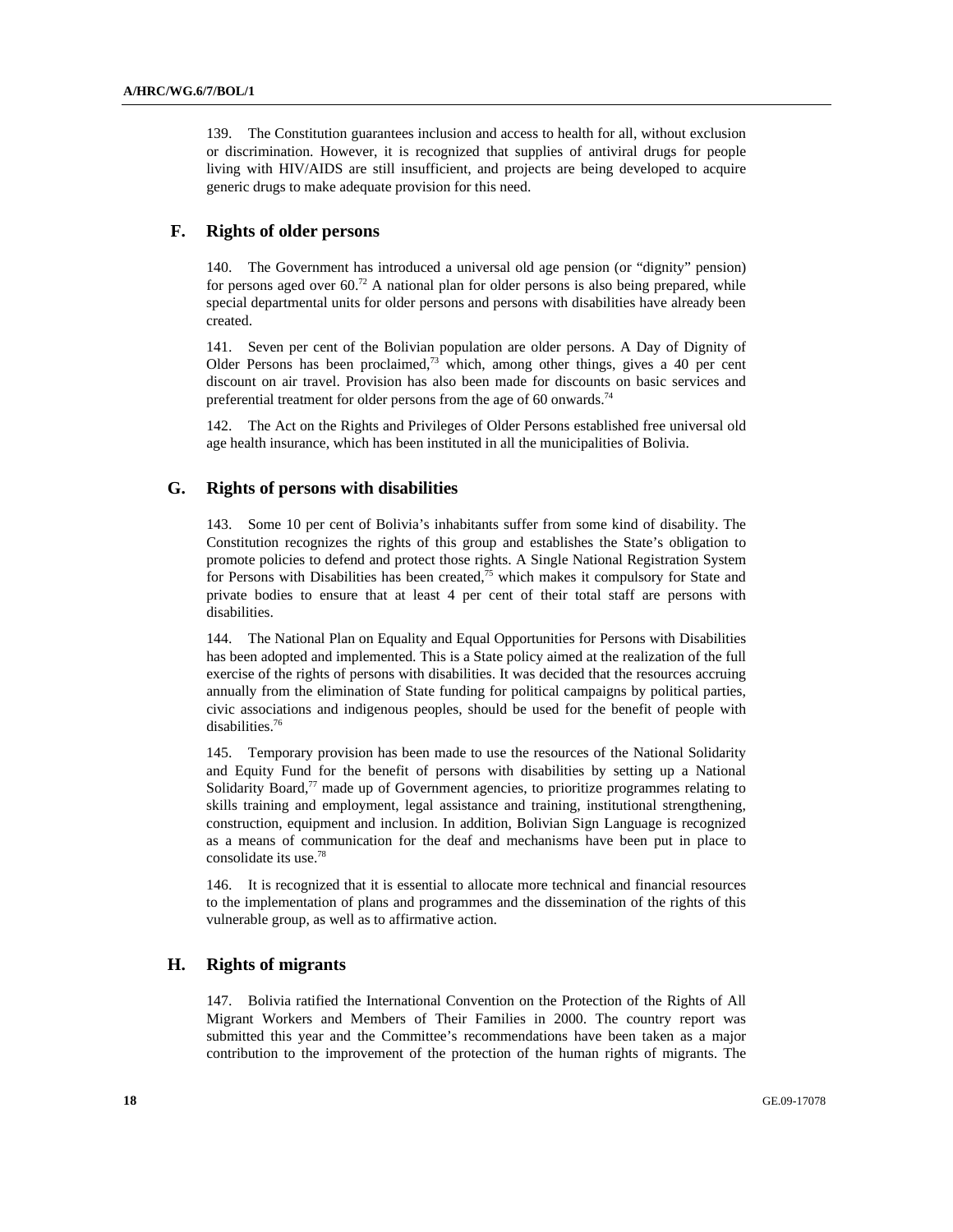Constitution is now the legal basis for the recognition of migrants' rights and specific provisions are being worked out to enable migrants to enjoy those rights.

148. Bolivia is a country of origin, transit and destination of migrants. Some 2.5 million Bolivians live abroad. The first phase of projects for the documentation of Bolivians abroad began in 2008, focusing on the countries where the majority of Bolivian emigrants live. A consular service was also set up to deal with applications from Bolivian migrants, mainly in Europe, for passports and any certificates they may require.

149. On 18 December 2008 a national agreement for Bolivians abroad was signed; this strengthened the Inter-Agency Migration Board, which is a mechanism for dialogue bringing together more than 30 State and civil society bodies. Legislation on migration remains to be enacted, and work is continuing there.

150. With regard to foreign migrants living in Bolivia, efforts are being made, by means of bilateral agreements with all neighbouring countries, to regularize citizens who come across the borders. In addition, the Mercosur convention on residence has been sent for ratification by Congress and is currently before the Senate.

#### **I. Rights of refugees**

151. Bolivia is a party to the Convention relating to the Status of Refugees and its Protocol. Within this framework it has created the National Commission for Refugees  $(CONARE)$ ,<sup>79</sup> which is the Government agency that deals with asylum applications. As of 2008 CONARE had granted asylum to 654 people.

152. CONARE, with support from the Office of the United Nations High Commissioner for Refugees (UNHCR) and national NGOs, runs seminars and training workshops for its staff and for other concerned public officials. It has also signed a technical cooperation agreement with UNHCR.

153. There have been public information campaigns on the issue of asylum and the human rights of refugees and asylum-seekers. In addition, CONARE provides refugees and asylum-seekers with support, guidance and advice with administrative procedures.

154. There is still a lack of awareness on the part of some State institutions regarding the treatment of refugees and asylum-seekers, and the State's obligations in this regard. There is also a need to streamline and modernize Bolivia's asylum procedures.

#### **J. Human trafficking and smuggling**

155. The Constitution prohibits and punishes human trafficking and smuggling. <sup>80</sup> In that context, with technical support from the International Organization for Migration, Bolivia has created the National Council against Human Trafficking, as well as a National Strategy to Combat Human Trafficking and Smuggling. The Ministry of Foreign Affairs, in coordination with the Ministry of Justice, is taking steps to combat these crimes, mainly through direct action by Bolivia's consulates abroad to identify and rescue victims.

156. Bolivia has ratified the Protocol to Prevent, Suppress and Punish Trafficking in Persons, Especially Women and Children, supplementing the United Nations Convention against Transnational Organized Crime (Palermo Protocol) and has set up a humantrafficking and migrant-smuggling division in the Bolivian police force in major cities; the creation of such divisions in the rest of the country is still pending.

157. One of the outstanding challenges is to pass a comprehensive bill to combat human trafficking and smuggling, and to allocate financial resources to strengthen the National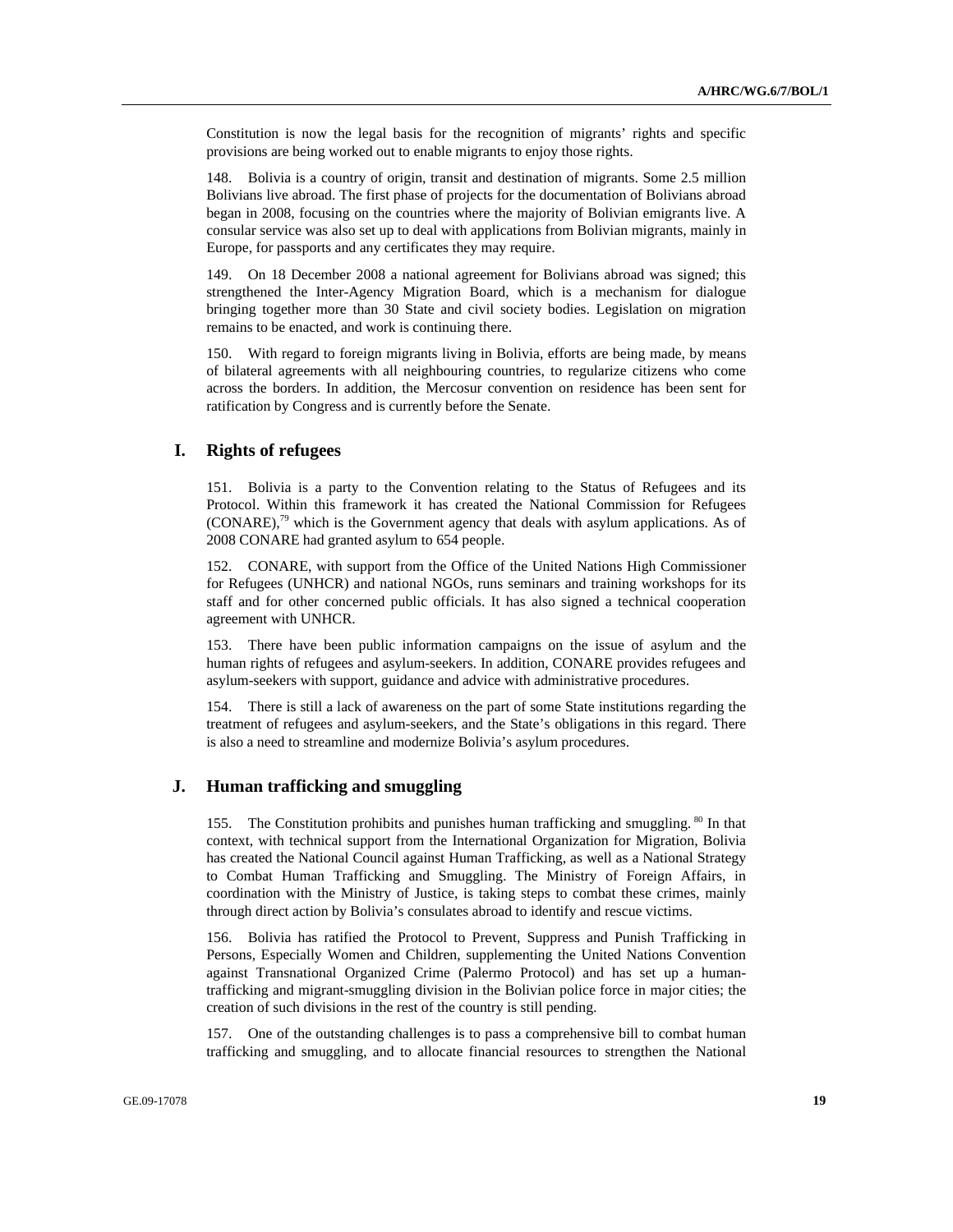Council, as there are no quantitative or qualitative data showing the percentages of people who fall victim to such offences, and no specific data on complaints on the subject or how such cases are resolved.

### **K. Rights of prisoners**

158. The prison population nationwide has outgrown prison capacity by nearly 50 per cent, and 68 per cent of the prison population has not yet been sentenced. Over the 2008 fiscal year, the Government regularized payments for basic services and carried out renovations in prisons in the departments of La Paz, Oruro, Sucre, Santa Cruz, Cochabamba and Tarija. Some renovations are still ongoing and similar work is due to start in other departments. Also, the food allowance $81$  per prisoner was increased (from 4.5 bolivianos to 5.5 bolivianos) with effect from 2009.

159. A medical service has been created, $82$  with one general practitioner and one dentist in every prison; 24,273 consultations have been given nationwide and 35 national preventive health campaigns have been carried out. An agreement has been signed between the Ministry of the Interior and the Ministry of Health and Sports, in order to safeguard the health of the prison population, and a survey has been conducted on the most frequent medical conditions found in Bolivia's prisons.

160. To address the problem of the physical arrangements in prisons, a feasibility study was done in 2008 into the reorganization of the prison infrastructure. The Manual for the Graduated Prison System enters into force in fiscal 2009, and this should ensure that prisoners are correctly classified and separated.

161. On the basis of an agreement between the Ministry of the Interior and the Proyecto Mundo Movimiento Laico para América Latina (World Project Latin American Lay Movement), work has been going on to create an institution for juveniles aged under 21, i.e., juveniles who are criminally liable. In this context, the General Directorate of the Penitentiary System takes responsibility for administration of this juvenile prison, which aims to promote social reintegration once sentence has been served. Also, as a matter of good practice for the prison population, round tables have been set up for dialogue with adults, young people, and children living with their parents in detention.

162. One of the great challenges for the Bolivian Government is to end the current overcrowding in prisons and obtain more financial resources to build new prisons.

# **XI. Human rights situation and security institutions**

#### **A. Human rights and the Bolivian police**

163. The Bolivian police force proclaimed 2007 its year of human rights, 2008 its year of reaffirmation of human rights and 2009 its year of equal rights and gender equity, with the aim of creating a culture of human rights and gender equity among the members of the Bolivian police. It also mainstreamed human rights in the curriculum of its undergraduate and postgraduate academic units.

164. Comprehensive training workshops are offered to Bolivian police officers at regular intervals, and with support from various institutions, on police procedures and keeping the peace in a context of human rights, and on the dissemination of human rights through the training of trainers.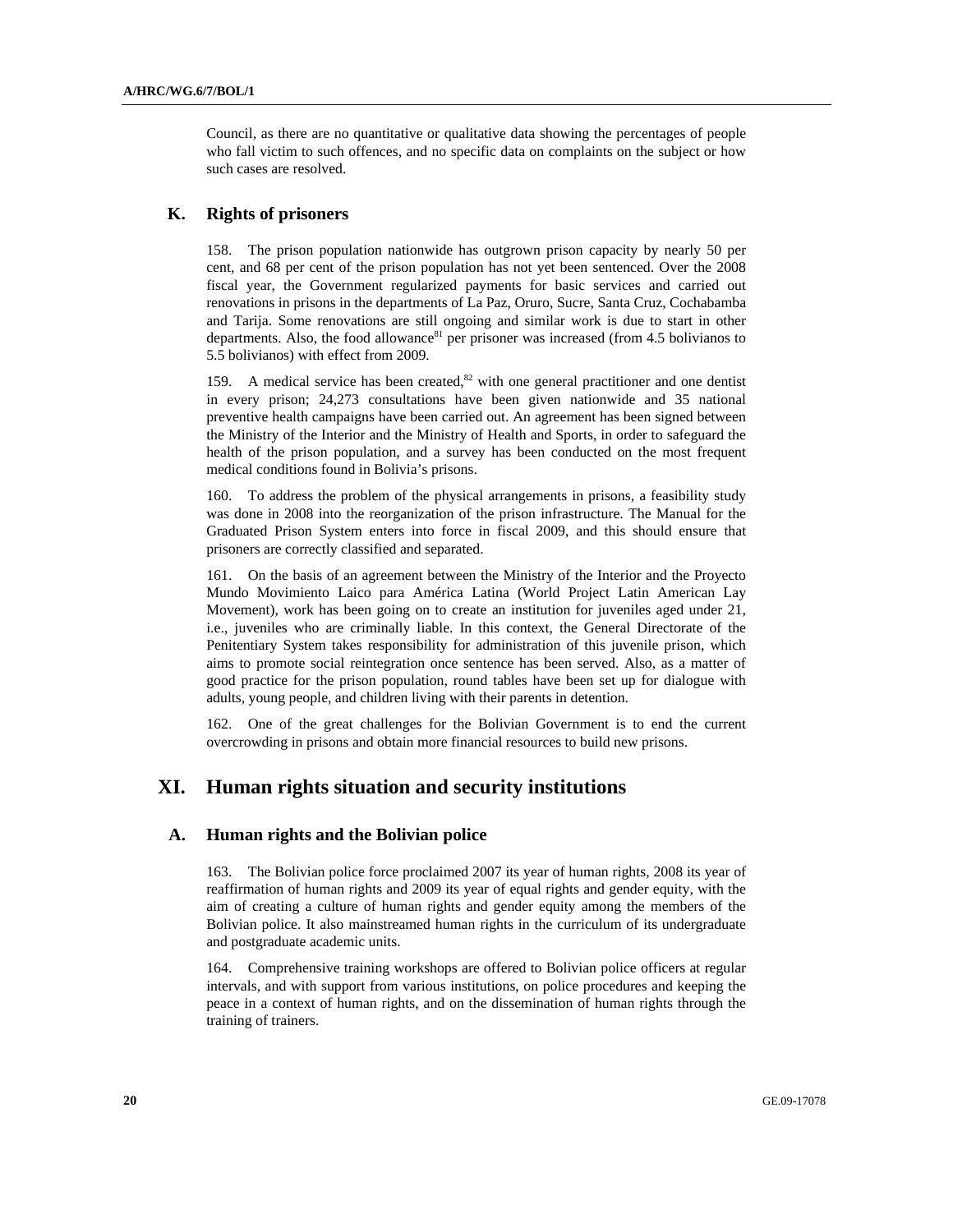165. Despite these efforts, the Bolivian police force, as the institution responsible for safeguarding the social order, is facing a number of difficulties, because it has no specific financial allocation for training, dissemination or promotion of human rights.

#### **B. Human rights and the Armed Forces**

166. The institutional policies of the Armed Forces in the area of human rights and international humanitarian law are based on guidelines for training and dissemination. The doctrine of the Armed Forces on international instruments emphasizes individual responsibility for human rights and international humanitarian law at all levels of the chain of command; education and training includes the principles of human rights and international humanitarian law, promotes professionalism among Armed Forces personnel and guarantees the investigation, prosecution and punishment of members of the Armed Forces who violate human rights.

167. The civil and military authorities work closely together to investigate human rights violations. Some 7,000 members of the military have training in human rights and international humanitarian law. There is a variety of training manuals and primers on human rights and international humanitarian law, and other similar publications.

168. A programme of social inclusion and equal opportunities in military training institutes, targeting applicants of indigenous origin, has been implemented successfully. There are also internal regulations to guarantee human rights, especially with regard to the proper treatment of staff, respect for individual dignity and the prevention of abuse of authority and psychological and physical abuse of subordinates. Inclusion of human rights and international humanitarian law as an examinable subject is mandatory in all military academies.

169. Unfortunately, the military has no specific budget for the operation of the directorates of human rights and international humanitarian law, which limits their scope for action.

 *Notes* 

- $2^{2}$  Según el último Censo de Población y Vivienda del 2001, la población indígena asciende aproximadamente a un 62 por ciento. 3 En adelante se utilizará la abreviación CPE por razones de espacio.
- 

4 Artículo 13 de la CPE.

- 5 Aprobado mediante Decreto Supremo 29272.
- 6 Aprobado mediante Decreto Supremo 29851 de 10 de diciembre de 2008.

 $7$  Ley 3423.

<sup>8</sup> Ley 3447.

- $9$  Ley 3454.
- 10 Ley 3760.

<sup>11</sup> Ley 3845.

12 Ley 3935.

<sup>13</sup> Ley 4024.

14 Ley 3424.

<sup>15</sup> Acuerdo firmado entre el Gobierno de la República de Bolivia y la Oficina del Alto Comisionado de Derechos Humanos, aprobado mediante Ley 3713. 16 Artículo 15 de la CPE.

<sup>17</sup> Ley 4069.

18 Artículo 15 de la CPE.

<sup>&</sup>lt;sup>1</sup> Ver Anexo con el listado de organizaciones participantes.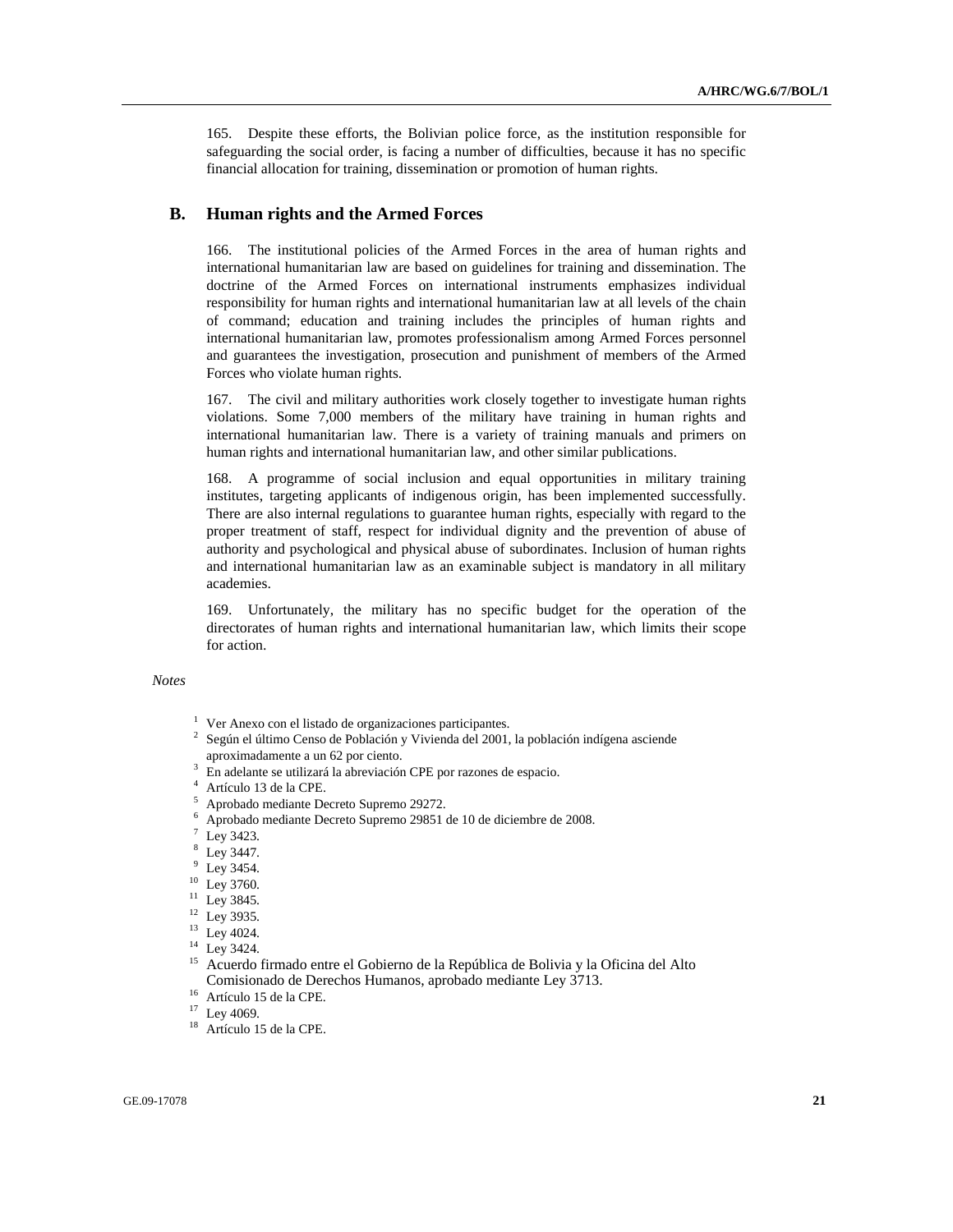- <sup>19</sup> Existen aproximadamente 22.000 denuncias.<br><sup>20</sup> Artículos del 21 al 29 de la CPE
- Artículos del 21 al 29 de la CPE.
- 21 Decreto Supremo 29544.
- $\frac{22}{23}$  Decreto Supremo 28994.
- 23 El listado completo de probables causas de discriminación está incluido en el Artículo 14 de la
- $24$  Decreto Supremo 213.
- <sup>25</sup> Ver Informe de la OACNUDH sobre el tema.
- 26 Decreto Supremo 29719.
- 27 Artículos 21 y 22 de la CPE.
- 28 Decreto Supremo 29292.
- 29 En adelante se utilizará la abreviación INRA.
- 30 Decreto Supremo 29894.
- 31 Artículo 26 de la CPE.
- $32$  El Ministerio de Salud, recibió un premio a la Excelencia en el Liderazgo del Servicio Público.<br> $33$  Artículo 41 de la CPE.
- 
- 34 Artículo 66 de la CPE.
- 35 Decreto Supremo 109.
- 36 Decreto Supremo 100.
- 37 Decreto Supremo 28699.
- 38 Decreto Supremo 107.
- <sup>39</sup> Decreto Supremo 108.
- 40 Decreto Supremo 110.
- 41 Decreto Supremo 29537.
- 42 824.101 personas alfabetizadas.
- 43 La educación debe ser impartida en español y en la lengua indígena de la región en la que se resida. 44 En la actualidad se cuenta con 14. 292 edificaciones escolares a nivel nacional para la educación
- 
- pública y gratuita.<br>
<sup>45</sup> Decreto Supremo 156.<br>
<sup>46</sup> Artícula <sup>77</sup> de la CDE.
- $^{46}$  Artículo 77 de la CPE.
- Artículo 19 de la CPE.
- $^{48}$  Decreto Supremo 29272.
- Artículo 16 de la CPE.
- 50 Decreto Supremo 28667.
- 51 Artículo 20 de la CPE.
- 52 Artículos 33 y 34 de la CPE.
- 53 Ver Informe OXFAM « Cambio Climático, pobreza y adaptación en Bolivia ».
- 54 Artículo 30 de la CPE.
- 55 Ley 3545.
- 56 El español y el idioma indígena de la región en la que trabaje, Artículo 5 de la CPE. 57 Resolución Prefectural 2033 aprobada el 2007.
- 
- 58 Resolución Prefectural 1690.
- 59 Decreto Supremo 28701 de Nacionalización de los Hidrocarburos.
- 60 Ver explicación del « vivir bien » en discurso de Ministra de Justicia en 12va. Sesión del Consejo de Derechos Humanos. 61 Artículo 60 de la CPE.
- 
- <sup>62</sup> Este Plan complementa el Código niño, niña, adolescente, con la nueva CPE.<br><sup>63</sup> Artículo 81 de la CPE
- Artículo 81 de la CPE.
- 64 Artículos 14 y 15 de la CPE.
- 65 Decreto Supremo 28736.
- 66 Decreto Supremo 29850.
- $^{67}$  Ley 2450.
- Artículo 14 de la CPE.
- 69 Decreto Supremo 189.
- 70 Ordenanza Municipal 249.
- 71 Ley 3729 del 2007.